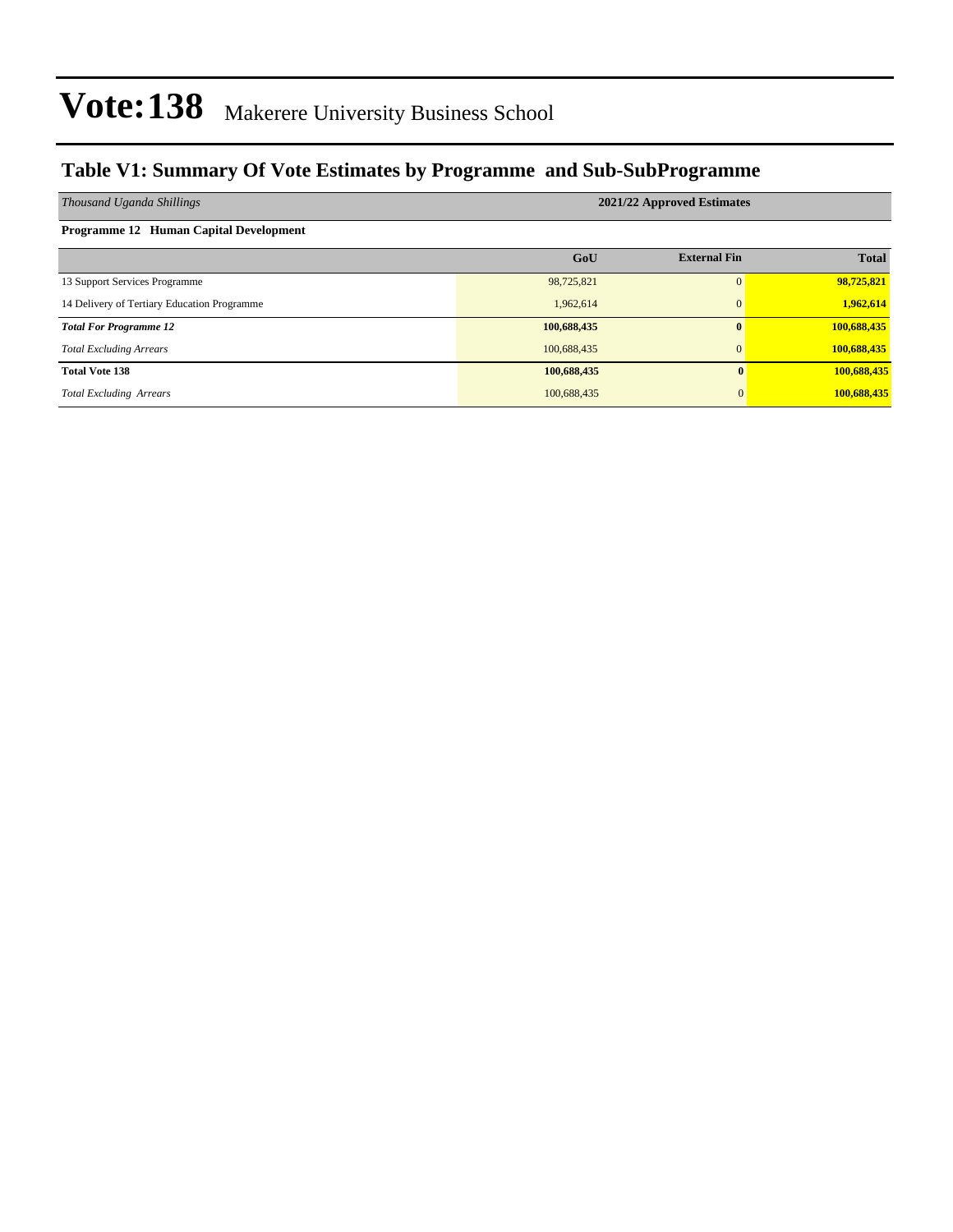### **Table V2: Summary Of Vote Estimates by Sub-SubProgramme,Department and Project**

| Thousand Uganda Shillings                                                 |                  | 2020/21 Approved Budget<br>2021/22 Approved Estimates |                  |              |                |                               |              |  |
|---------------------------------------------------------------------------|------------------|-------------------------------------------------------|------------------|--------------|----------------|-------------------------------|--------------|--|
| <b>Sub-SubProgramme 13 Support Services Programme</b>                     |                  |                                                       |                  |              |                |                               |              |  |
| <b>Recurrent Budget Estimates</b>                                         | <b>Wage</b>      | <b>Non-Wage</b>                                       | <b>AIA</b>       | <b>Total</b> | <b>Wage</b>    | <b>Non-Wage</b>               | <b>Total</b> |  |
| 26 Central Administration                                                 | 53,785,094       | 36,893,309                                            | $\boldsymbol{0}$ | 90,678,402   | 58,711,963     | 36,793,358                    | 95,505,321   |  |
| <b>Total Recurrent Budget Estimates for Sub-</b><br><b>SubProgramme</b>   | 53,785,094       | 36,893,309                                            | $\bf{0}$         | 90,678,402   | 58,711,963     | 36,793,358                    | 95,505,321   |  |
| <b>Development Budget Estimates</b>                                       | <b>GoU Dev't</b> | <b>External Fin</b>                                   | <b>AIA</b>       | <b>Total</b> |                | <b>GoU Dev't External Fin</b> | <b>Total</b> |  |
| 0896 Support to MUBS Infrastructural Dev't                                | 1,824,002        | $\boldsymbol{0}$                                      | $\boldsymbol{0}$ | 1,824,002    | $\mathbf{0}$   | $\mathbf{0}$                  | $\bf{0}$     |  |
| 1607 Retooling of Makerere University Business School                     | 3,220,333        | $\boldsymbol{0}$                                      | $\boldsymbol{0}$ | 3,220,333    | 3,220,500      | $\mathbf{0}$                  | 3,220,500    |  |
| <b>Total Development Budget Estimates for Sub-</b><br><b>SubProgramme</b> | 5,044,335        | $\bf{0}$                                              | $\bf{0}$         | 5,044,335    | 3,220,500      | $\bf{0}$                      | 3,220,500    |  |
|                                                                           | GoU              | <b>External Fin</b>                                   | <b>AIA</b>       | <b>Total</b> | GoU            | <b>External Fin</b>           | <b>Total</b> |  |
| <b>Total For Sub-SubProgramme 13</b>                                      | 95,722,738       | $\bf{0}$                                              | $\bf{0}$         | 95,722,738   | 98,725,821     | $\bf{0}$                      | 98,725,821   |  |
| <b>Total Excluding Arrears</b>                                            | 95,408,951       | $\boldsymbol{0}$                                      | $\boldsymbol{0}$ | 95,408,951   | 98,725,821     | $\mathbf{0}$                  | 98,725,821   |  |
| <b>Sub-SubProgramme 14 Delivery of Tertiary Education Programme</b>       |                  |                                                       |                  |              |                |                               |              |  |
| <b>Recurrent Budget Estimates</b>                                         | <b>Wage</b>      | Non-Wage                                              | <b>AIA</b>       | <b>Total</b> | <b>Wage</b>    | <b>Non-Wage</b>               | <b>Total</b> |  |
| 14 Faculty of Computing and Informatics                                   | $\boldsymbol{0}$ | 158,103                                               | $\boldsymbol{0}$ | 158,103      | $\mathbf{0}$   | 158,103                       | 158,103      |  |
| 15 Faculty of Management                                                  | $\mathbf{0}$     | 122,143                                               | $\boldsymbol{0}$ | 122,143      | $\mathbf{0}$   | 122,143                       | 122,143      |  |
| 16 Faculty of Marketing Leisure & Hosp Mgt                                | $\mathbf{0}$     | 203,507                                               | $\mathbf{0}$     | 203,507      | $\overline{0}$ | 203,507                       | 203,507      |  |
| 17 Faculty of Commerce                                                    | $\overline{0}$   | 236,667                                               | $\boldsymbol{0}$ | 236,667      | $\mathbf{0}$   | 236,667                       | 236,667      |  |
| 18 Faculty of Vocational Distance Education                               | $\mathbf{0}$     | 133,243                                               | $\boldsymbol{0}$ | 133,243      | $\mathbf{0}$   | 133,243                       | 133,243      |  |
| 19 Faculty of Graduate Studies & Research                                 | $\mathbf{0}$     | 129,963                                               | $\boldsymbol{0}$ | 129,963      | $\mathbf{0}$   | 129,763                       | 129,763      |  |
| 20 Faculty of Entrepreneurship & Business Administration                  | $\theta$         | 244,930                                               | $\boldsymbol{0}$ | 244,930      | $\overline{0}$ | 244,930                       | 244,930      |  |
| 21 Arua Campus                                                            | $\Omega$         | 117,312                                               | $\boldsymbol{0}$ | 117,312      | $\mathbf{0}$   | 117,312                       | 117,312      |  |
| 22 Mbarara Campus                                                         | $\mathbf{0}$     | 150,464                                               | $\mathbf{0}$     | 150,464      | $\mathbf{0}$   | 150,464                       | 150,464      |  |
| 23 Mbale Campus                                                           | $\mathbf{0}$     | 72,756                                                | $\boldsymbol{0}$ | 72,756       | $\overline{0}$ | 68,804                        | 68,804       |  |
| 24 Jinja Campus                                                           | $\mathbf{0}$     | 240,017                                               | $\boldsymbol{0}$ | 240,017      | $\overline{0}$ | 244,169                       | 244,169      |  |
| 25 Faculty of Energy Economics & Mgt                                      | $\mathbf{0}$     | 153,508                                               | $\boldsymbol{0}$ | 153,508      | $\mathbf{0}$   | 153,508                       | 153,508      |  |
| <b>Total Recurrent Budget Estimates for Sub-</b><br><b>SubProgramme</b>   | $\bf{0}$         | 1,962,614                                             | $\bf{0}$         | 1,962,614    | $\bf{0}$       | 1,962,614                     | 1,962,614    |  |
|                                                                           |                  | GoU External Fin                                      | <b>AIA</b>       | <b>Total</b> | GoU            | <b>External Fin</b>           | <b>Total</b> |  |
| <b>Total For Sub-SubProgramme 14</b>                                      | 1,962,614        | $\bf{0}$                                              | $\bf{0}$         | 1,962,614    | 1,962,614      | $\bf{0}$                      | 1,962,614    |  |
| <b>Total Excluding Arrears</b>                                            | 1,962,614        | $\boldsymbol{0}$                                      | $\boldsymbol{0}$ | 1,962,614    | 1,962,614      | $\overline{0}$                | 1,962,614    |  |
| <b>Total Vote 138</b>                                                     | 97,685,352       | $\bf{0}$                                              | $\bf{0}$         | 97,685,352   | 100,688,435    | $\bf{0}$                      | 100,688,435  |  |
| <b>Total Excluding Arrears</b>                                            | 97,371,565       | $\overline{0}$                                        | $\overline{0}$   | 97,371,565   | 100,688,435    | $\overline{0}$                | 100,688,435  |  |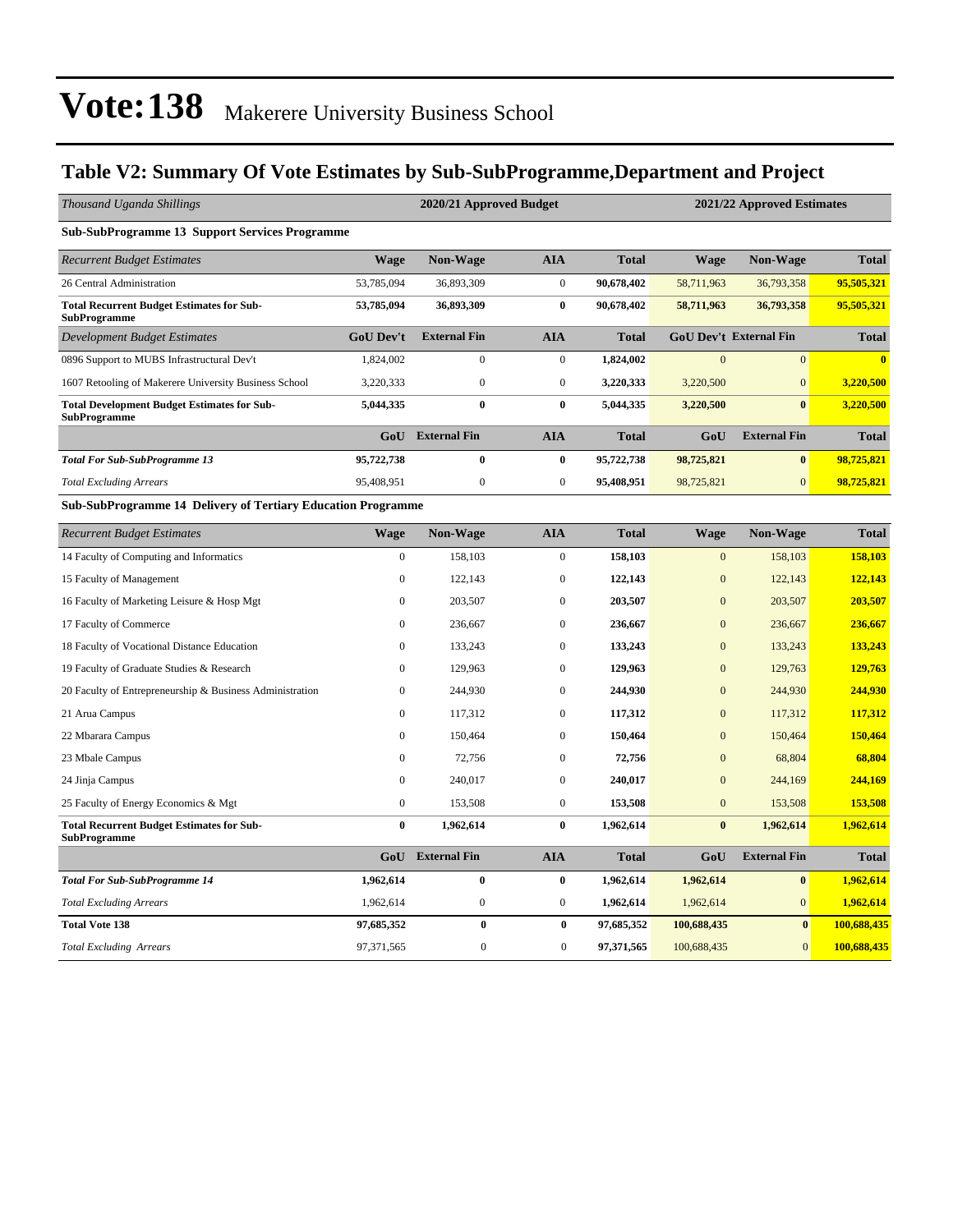### **Table V3: Summary Vote Estimates by Item**

| Thousand Uganda Shillings                                   |            | 2020/21 Approved Budget |          | 2021/22 Approved Estimates |            |                     |                         |  |
|-------------------------------------------------------------|------------|-------------------------|----------|----------------------------|------------|---------------------|-------------------------|--|
|                                                             | GoU        | External Fin            | AIA      | <b>Total</b>               | GoU        | <b>External Fin</b> | <b>Total</b>            |  |
| <b>Employees, Goods and Services (Outputs Provided)</b>     | 92,308,378 | $\bf{0}$                | $\bf{0}$ | 92,308,378                 | 97,235,248 | $\vert 0 \vert$     | 97,235,248              |  |
| 211101 General Staff Salaries                               | 53,785,094 | $\bf{0}$                | $\bf{0}$ | 53,785,094                 | 58,711,963 | $\bf{0}$            | 58,711,963              |  |
| 211103 Allowances (Inc. Casuals, Temporary)                 | 5,744,177  | $\bf{0}$                | $\bf{0}$ | 5,744,177                  | 5,578,171  | $\bf{0}$            | 5,578,171               |  |
| 212101 Social Security Contributions                        | 7,859,166  | $\bf{0}$                | $\bf{0}$ | 7,859,166                  | 6,128,085  | $\bf{0}$            | 6,128,085               |  |
| 213001 Medical expenses (To employees)                      | 872,839    | $\bf{0}$                | $\bf{0}$ | 872,839                    | 482,950    | $\bf{0}$            | 482,950                 |  |
| 213002 Incapacity, death benefits and funeral expenses      | 150,000    | $\bf{0}$                | $\bf{0}$ | 150,000                    | 162,000    | $\bf{0}$            | 162,000                 |  |
| 213003 Retrenchment costs                                   | 0          | $\bf{0}$                | $\bf{0}$ | 0                          | 85,250     | $\bf{0}$            | 85,250                  |  |
| 213004 Gratuity Expenses                                    | 379,314    | $\bf{0}$                | $\bf{0}$ | 379,314                    | 577,000    | $\bf{0}$            | 577,000                 |  |
| 221001 Advertising and Public Relations                     | 494,922    | $\bf{0}$                | $\bf{0}$ | 494,922                    | 494,100    | $\bf{0}$            | 494,100                 |  |
| 221002 Workshops and Seminars                               | 454,882    | $\bf{0}$                | $\bf{0}$ | 454,882                    | 515,374    | $\bf{0}$            | 515,374                 |  |
| 221003 Staff Training                                       | 1,831,823  | $\bf{0}$                | $\bf{0}$ | 1,831,823                  | 2,094,323  | $\bf{0}$            | 2,094,323               |  |
| 221004 Recruitment Expenses                                 | 0          | $\bf{0}$                | $\bf{0}$ | $\boldsymbol{0}$           | 16,197     | $\bf{0}$            | 16,197                  |  |
| 221006 Commissions and related charges                      | 797,258    | $\bf{0}$                | $\bf{0}$ | 797,258                    | 964,060    | $\bf{0}$            | 964,060                 |  |
| 221007 Books, Periodicals & Newspapers                      | 363,665    | 0                       | $\bf{0}$ | 363,665                    | 458,000    | $\bf{0}$            | 458,000                 |  |
| 221008 Computer supplies and Information Technology<br>(TT) | $\bf{0}$   | $\bf{0}$                | $\bf{0}$ | $\bf{0}$                   | 320,000    | $\bf{0}$            | 320,000                 |  |
| 221009 Welfare and Entertainment                            | 172,623    | $\bf{0}$                | $\bf{0}$ | 172,623                    | 404,599    | $\bf{0}$            | 404,599                 |  |
| 221010 Special Meals and Drinks                             | 110,977    | $\bf{0}$                | $\bf{0}$ | 110,977                    | $\bf{0}$   | $\bf{0}$            | $\overline{\mathbf{0}}$ |  |
| 221011 Printing, Stationery, Photocopying and Binding       | 2,306,101  | $\bf{0}$                | $\bf{0}$ | 2,306,101                  | 2,435,493  | $\bf{0}$            | 2,435,493               |  |
| 221012 Small Office Equipment                               | 1,266,023  | $\bf{0}$                | $\bf{0}$ | 1,266,023                  | 1,216,200  | $\bf{0}$            | 1,216,200               |  |
| 221016 IFMS Recurrent costs                                 | 35,000     | $\bf{0}$                | $\bf{0}$ | 35,000                     | 70,000     | $\bf{0}$            | 70,000                  |  |
| 221017 Subscriptions                                        | 48,500     | $\bf{0}$                | $\bf{0}$ | 48,500                     | 144,000    | $\bf{0}$            | 144,000                 |  |
| 222001 Telecommunications                                   | 311,760    | $\bf{0}$                | $\bf{0}$ | 311,760                    | 289,360    | $\bf{0}$            | 289,360                 |  |
| 222003 Information and communications technology<br>(ICT)   | 1,351,000  | $\bf{0}$                | $\bf{0}$ | 1,351,000                  | 1,485,303  | $\bf{0}$            | 1,485,303               |  |
| 223002 Rates                                                | 0          | $\bf{0}$                | $\bf{0}$ | $\boldsymbol{0}$           | 191,297    | $\bf{0}$            | 191,297                 |  |
| 223003 Rent – (Produced Assets) to private entities         | 640,480    | $\bf{0}$                | $\bf{0}$ | 640,480                    | 975,886    | $\bf{0}$            | 975,886                 |  |
| 223004 Guard and Security services                          | 45,000     | $\bf{0}$                | $\bf{0}$ | 45,000                     | 45,200     | $\bf{0}$            | 45,200                  |  |
| 223005 Electricity                                          | 887,749    | $\bf{0}$                | $\bf{0}$ | 887,749                    | 887,370    | $\bf{0}$            | 887,370                 |  |
| 223006 Water                                                | 405,600    | $\bf{0}$                | $\bf{0}$ | 405,600                    | 453,905    | $\bf{0}$            | 453,905                 |  |
| 224001 Medical Supplies                                     | $\bf{0}$   | 0                       | $\bf{0}$ | $\bf{0}$                   | 364,800    | $\bf{0}$            | 364,800                 |  |
| 224004 Cleaning and Sanitation                              | 1,031,815  | 0                       | $\bf{0}$ | 1,031,815                  | 1,050,287  | $\bf{0}$            | 1,050,287               |  |
| 224005 Uniforms, Beddings and Protective Gear               | 20,132     | $\bf{0}$                | $\bf{0}$ | 20,132                     | $\pmb{0}$  | $\bf{0}$            | $\bf{0}$                |  |
| 224006 Agricultural Supplies                                | 281,075    | 0                       | $\bf{0}$ | 281,075                    | 90,000     | $\bf{0}$            | 90,000                  |  |
| 225001 Consultancy Services- Short term                     | 100,000    | $\bf{0}$                | $\bf{0}$ | 100,000                    | 420,000    | $\bf{0}$            | 420,000                 |  |
| 226001 Insurances                                           | 938,000    | 0                       | $\bf{0}$ | 938,000                    | 937,500    | $\bf{0}$            | 937,500                 |  |
| 226002 Licenses                                             | 0          | 0                       | $\bf{0}$ | 0                          | 6,000      | $\bf{0}$            | 6,000                   |  |
| 227001 Travel inland                                        | 234,080    | 0                       | $\bf{0}$ | 234,080                    | 460,635    | $\bf{0}$            | 460,635                 |  |
| 227004 Fuel, Lubricants and Oils                            | 1,056,703  | 0                       | $\bf{0}$ | 1,056,703                  | 1,122,275  | $\bf{0}$            | 1,122,275               |  |
| 228001 Maintenance - Civil                                  | 1,588,000  | $\bf{0}$                | $\bf{0}$ | 1,588,000                  | 1,588,001  | $\bf{0}$            | 1,588,001               |  |
| 228002 Maintenance - Vehicles                               | 109,926    | 0                       | $\bf{0}$ | 109,926                    | 65,500     | $\bf{0}$            | 65,500                  |  |
| 228003 Maintenance – Machinery, Equipment $\&$<br>Furniture | 50,000     | $\bf{0}$                | $\bf{0}$ | 50,000                     | 44,500     | $\bf{0}$            | 44,500                  |  |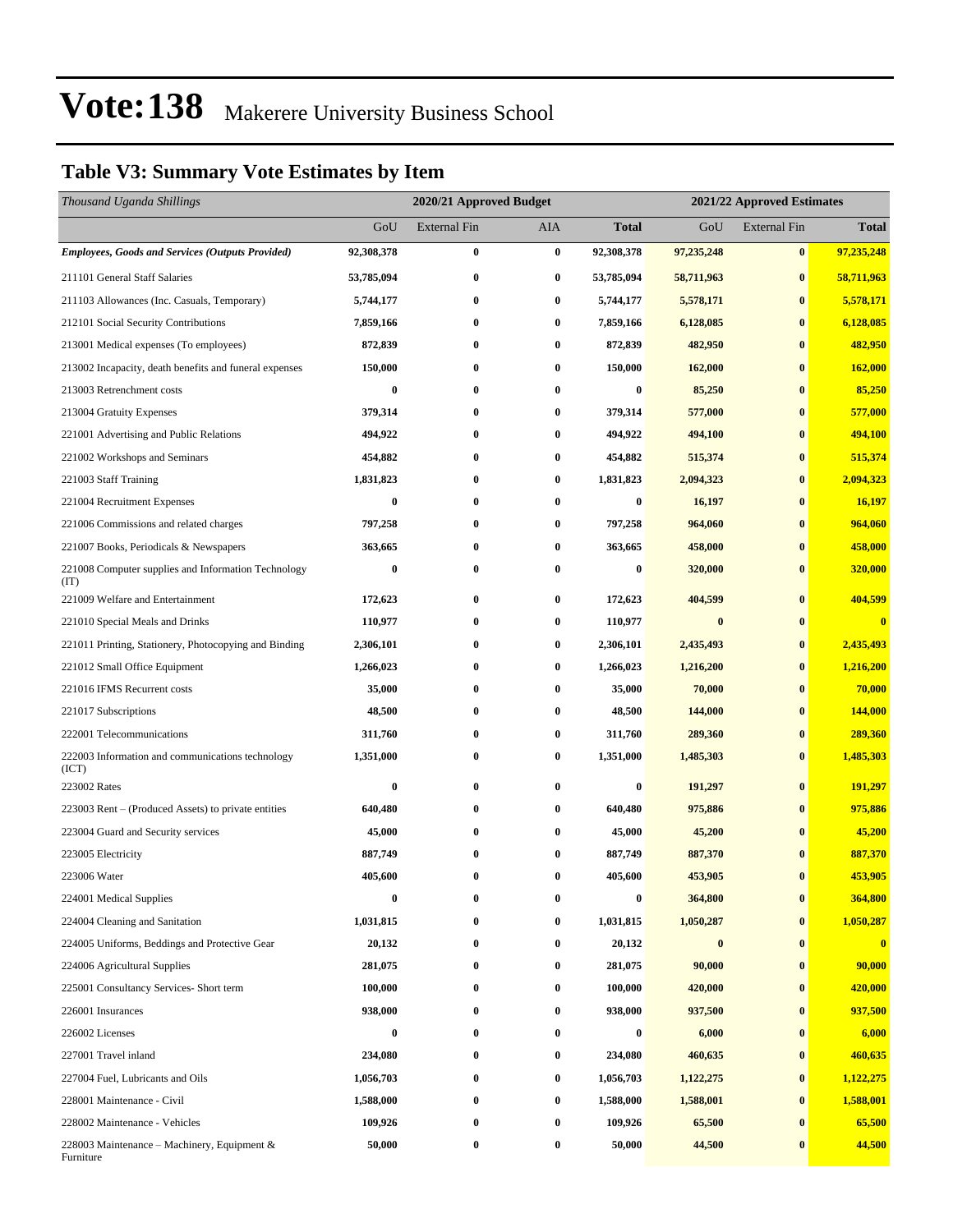| 282101 Donations                                                 | 50,000     | $\mathbf{0}$ | 0              | 50,000     | 50,000      | $\mathbf{0}$   | 50,000                  |
|------------------------------------------------------------------|------------|--------------|----------------|------------|-------------|----------------|-------------------------|
| 282103 Scholarships and related costs                            | 6,534,693  | $\bf{0}$     | $\bf{0}$       | 6,534,693  | 5,849,660   | $\bf{0}$       | 5,849,660               |
| <b>Grants, Transfers and Subsides (Outputs Funded)</b>           | 232,687    | $\bf{0}$     | $\mathbf{0}$   | 232,687    | 232,687     | $\mathbf{0}$   | 232,687                 |
| 242003 Other                                                     | 170,800    | $\bf{0}$     | $\bf{0}$       | 170,800    | $\bf{0}$    | $\mathbf{0}$   | $\mathbf{0}$            |
| 262101 Contributions to International Organisations<br>(Current) | 61,887     | $\bf{0}$     | $\bf{0}$       | 61,887     | 61,887      | $\mathbf{0}$   | 61,887                  |
| 263104 Transfers to other govt. Units (Current)                  | $\bf{0}$   | $\bf{0}$     | $\bf{0}$       | 0          | 170,800     | $\bf{0}$       | 170,800                 |
| <b>Investment</b> (Capital Purchases)                            | 4,830,500  | $\bf{0}$     | $\bf{0}$       | 4,830,500  | 3,220,500   | $\mathbf{0}$   | 3,220,500               |
| 312104 Other Structures                                          | 1,610,167  | $\bf{0}$     | $\bf{0}$       | 1,610,167  | $\bf{0}$    | $\bf{0}$       | $\bf{0}$                |
| 312202 Machinery and Equipment                                   | 1,162,149  | $\bf{0}$     | $\mathbf{0}$   | 1,162,149  | 721,500     | $\bf{0}$       | 721,500                 |
| 312203 Furniture & Fixtures                                      | 1,399,131  | $\bf{0}$     | $\bf{0}$       | 1,399,131  | 2,045,000   | $\bf{0}$       | 2,045,000               |
| 312211 Office Equipment                                          | $\bf{0}$   | $\bf{0}$     | $\bf{0}$       | 0          | 50,000      | $\mathbf{0}$   | 50,000                  |
| 312212 Medical Equipment                                         | 50,000     | $\bf{0}$     | $\bf{0}$       | 50,000     | 80,000      | $\mathbf{0}$   | 80,000                  |
| 312213 ICT Equipment                                             | 159,054    | $\bf{0}$     | $\bf{0}$       | 159,054    | 174,000     | $\mathbf{0}$   | 174,000                 |
| 312214 Laboratory Equipments                                     | 450,000    | $\bf{0}$     | $\bf{0}$       | 450,000    | 150,000     | $\bf{0}$       | 150,000                 |
| <b>Arrears</b>                                                   | 313,787    | $\bf{0}$     | $\bf{0}$       | 313,787    | $\bf{0}$    | $\mathbf{0}$   | $\mathbf{0}$            |
| 321605 Domestic arrears (Budgeting)                              | 313,787    | $\bf{0}$     | $\bf{0}$       | 313,787    | $\bf{0}$    | $\bf{0}$       | $\overline{\mathbf{0}}$ |
| <b>Grand Total Vote 138</b>                                      | 97,685,352 | $\bf{0}$     | $\bf{0}$       | 97,685,352 | 100,688,435 | $\bf{0}$       | 100,688,435             |
| <b>Total Excluding Arrears</b>                                   | 97,371,565 | $\mathbf{0}$ | $\overline{0}$ | 97,371,565 | 100,688,435 | $\overline{0}$ | 100,688,435             |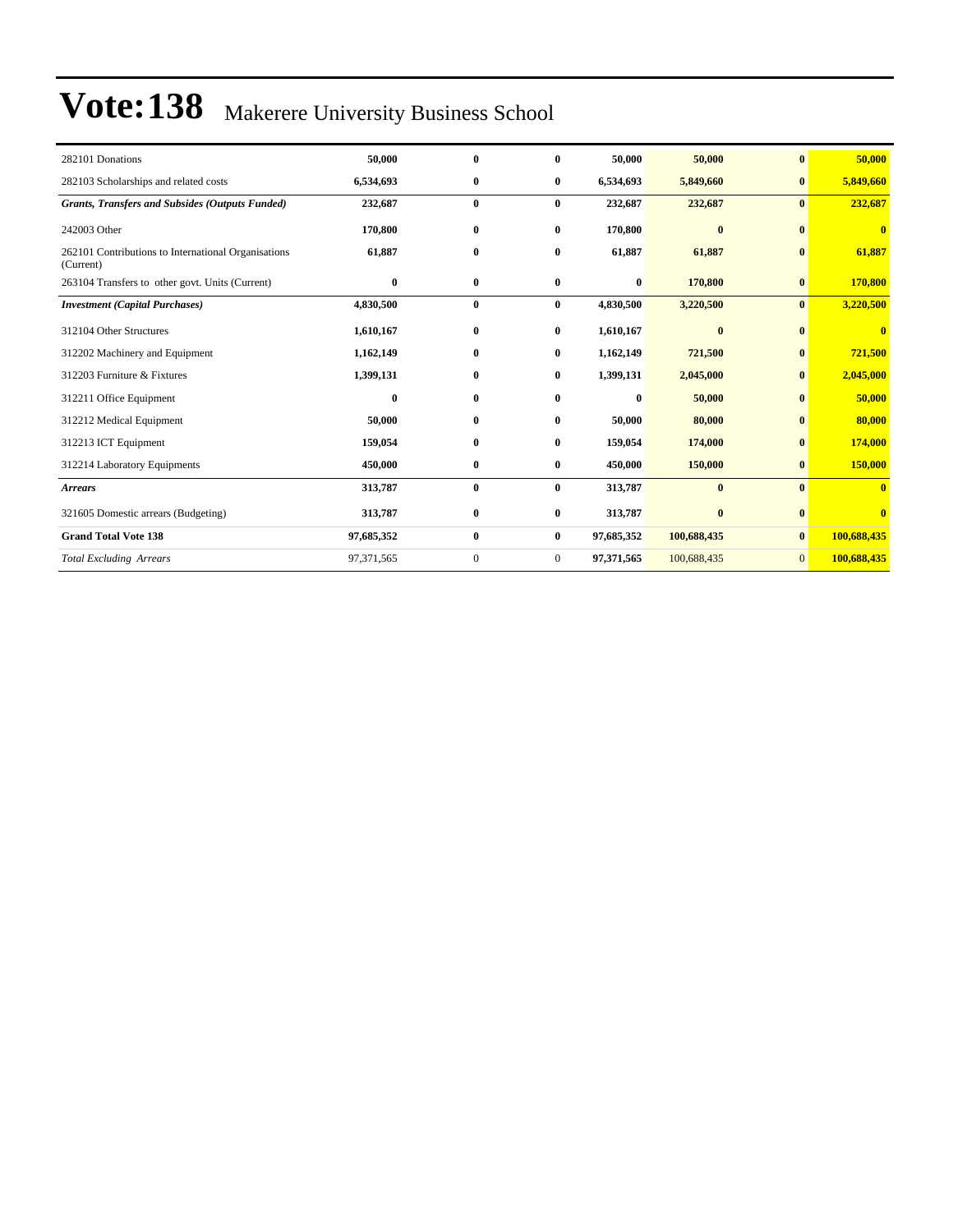### **Table V4: Detailed Estimates by Sub-SubProgramme, Department,Project and Budget Output and Item**

### *Sub-SubProgrammme 13 Support Services Programme*

*Recurrent Budget Estimates*

### **Department 26 Central Administration**

| Thousand Uganda Shillings                                                |                  | 2020/21 Approved Budget |                  |              |                  | 2021/22 Approved Estimates |                         |
|--------------------------------------------------------------------------|------------------|-------------------------|------------------|--------------|------------------|----------------------------|-------------------------|
| <b>Outputs Provided</b>                                                  | Wage             | Non Wage                | <b>AIA</b>       | <b>Total</b> | Wage             | Non Wage                   | <b>Total</b>            |
| <b>Budget Output 071301 Administrative Services</b>                      |                  |                         |                  |              |                  |                            |                         |
| 211101 General Staff Salaries                                            | 53,785,094       | $\mathbf{0}$            | $\boldsymbol{0}$ | 53,785,094   | 58,711,963       | $\mathbf{0}$               | 58,711,963              |
| 211103 Allowances (Inc. Casuals, Temporary)                              | $\boldsymbol{0}$ | 3,000,889               | $\boldsymbol{0}$ | 3,000,889    | $\mathbf{0}$     | 3,356,063                  | 3,356,063               |
| 212101 Social Security Contributions                                     | $\boldsymbol{0}$ | 7,859,166               | $\boldsymbol{0}$ | 7,859,166    | $\boldsymbol{0}$ | 6,128,085                  | 6,128,085               |
| 213001 Medical expenses (To employees)                                   | $\boldsymbol{0}$ | 560,839                 | $\boldsymbol{0}$ | 560,839      | $\boldsymbol{0}$ | 482,950                    | 482,950                 |
| 221001 Advertising and Public Relations                                  | $\boldsymbol{0}$ | 341,547                 | $\boldsymbol{0}$ | 341,547      | $\mathbf{0}$     | 494,100                    | 494,100                 |
| 221002 Workshops and Seminars                                            | $\boldsymbol{0}$ | 100,000                 | $\boldsymbol{0}$ | 100,000      | $\mathbf{0}$     | 100,000                    | 100,000                 |
| 221003 Staff Training                                                    | $\boldsymbol{0}$ | 200,000                 | $\boldsymbol{0}$ | 200,000      | $\boldsymbol{0}$ | 206,000                    | 206,000                 |
| 221006 Commissions and related charges                                   | $\boldsymbol{0}$ | 722,755                 | $\boldsymbol{0}$ | 722,755      | $\mathbf{0}$     | 784,200                    | 784,200                 |
| 221007 Books, Periodicals & Newspapers                                   | $\boldsymbol{0}$ | 35,000                  | $\mathbf{0}$     | 35,000       | $\mathbf{0}$     | 70,000                     | 70,000                  |
| 221008 Computer supplies and Information Technology (IT)                 | $\boldsymbol{0}$ | $\mathbf{0}$            | $\boldsymbol{0}$ | $\bf{0}$     | $\mathbf{0}$     | 300,000                    | 300,000                 |
| 221011 Printing, Stationery, Photocopying and Binding                    | $\boldsymbol{0}$ | 688,000                 | $\mathbf{0}$     | 688,000      | $\mathbf{0}$     | 1,083,709                  | 1,083,709               |
| 221012 Small Office Equipment                                            | $\mathbf{0}$     | 54,449                  | $\mathbf{0}$     | 54,449       | $\mathbf{0}$     | 1,200,000                  | 1,200,000               |
| 221017 Subscriptions                                                     | $\mathbf{0}$     | $\overline{0}$          | $\mathbf{0}$     | $\bf{0}$     | $\mathbf{0}$     | 50,000                     | 50,000                  |
| 222001 Telecommunications                                                | $\mathbf{0}$     | 256,160                 | $\boldsymbol{0}$ | 256,160      | $\mathbf{0}$     | 197,040                    | 197,040                 |
| 222003 Information and communications technology (ICT)                   | $\mathbf{0}$     | $\boldsymbol{0}$        | $\mathbf{0}$     | $\bf{0}$     | $\mathbf{0}$     | 935,303                    | 935,303                 |
| 223002 Rates                                                             | $\mathbf{0}$     | $\overline{0}$          | $\boldsymbol{0}$ | $\bf{0}$     | $\boldsymbol{0}$ | 191,297                    | 191,297                 |
| 223003 Rent – (Produced Assets) to private entities                      | $\mathbf{0}$     | 640,480                 | $\boldsymbol{0}$ | 640,480      | $\boldsymbol{0}$ | 975,886                    | 975,886                 |
| 223004 Guard and Security services                                       | $\boldsymbol{0}$ | 45,000                  | $\boldsymbol{0}$ | 45,000       | $\boldsymbol{0}$ | 45,200                     | 45,200                  |
| 223005 Electricity                                                       | $\boldsymbol{0}$ | 862,849                 | $\boldsymbol{0}$ | 862,849      | $\boldsymbol{0}$ | 863,471                    | 863,471                 |
| 223006 Water                                                             | $\mathbf{0}$     | 388,000                 | $\mathbf{0}$     | 388,000      | $\boldsymbol{0}$ | 437,406                    | 437,406                 |
| 224004 Cleaning and Sanitation                                           | $\boldsymbol{0}$ | 1,006,392               | $\boldsymbol{0}$ | 1,006,392    | $\boldsymbol{0}$ | 1,011,505                  | 1,011,505               |
| 225001 Consultancy Services- Short term                                  | $\boldsymbol{0}$ | 100,000                 | $\boldsymbol{0}$ | 100,000      | $\boldsymbol{0}$ | 420,000                    | 420,000                 |
| 226001 Insurances                                                        | $\boldsymbol{0}$ | 870,000                 | $\boldsymbol{0}$ | 870,000      | $\boldsymbol{0}$ | 870,000                    | 870,000                 |
| 227001 Travel inland                                                     | $\boldsymbol{0}$ | 120,000                 | $\boldsymbol{0}$ | 120,000      | $\boldsymbol{0}$ | 377,820                    | 377,820                 |
| 227004 Fuel, Lubricants and Oils                                         | $\boldsymbol{0}$ | 1,056,703               | $\boldsymbol{0}$ | 1,056,703    | $\mathbf{0}$     | 1,122,275                  | 1,122,275               |
| 228002 Maintenance - Vehicles                                            | $\boldsymbol{0}$ | 44,426                  | $\boldsymbol{0}$ | 44,426       | $\boldsymbol{0}$ | $\mathbf{0}$               | $\overline{\mathbf{0}}$ |
| 282101 Donations                                                         | $\boldsymbol{0}$ | 50,000                  | $\boldsymbol{0}$ | 50,000       | $\mathbf{0}$     | 50,000                     | 50,000                  |
| <b>Total Cost of Budget Output 01</b>                                    | 53,785,094       | 19,002,656              | 0                | 72,787,749   | 58,711,963       | 21,752,312                 | 80,464,275              |
| <b>Budget Output 071302 Financial Management and Accounting Services</b> |                  |                         |                  |              |                  |                            |                         |
| 211103 Allowances (Inc. Casuals, Temporary)                              | $\boldsymbol{0}$ | 100,000                 | $\boldsymbol{0}$ | 100,000      | $\mathbf{0}$     | 180,000                    | 180,000                 |
| 221002 Workshops and Cominary                                            | $\Omega$         | $\Omega$                | $\Omega$         | $\theta$     | $\Omega$         | 145,200                    | 145,200                 |

| 221002 Workshops and Seminars                         |                                       |           |           | $\Omega$ | 145,200 | 145,200      |
|-------------------------------------------------------|---------------------------------------|-----------|-----------|----------|---------|--------------|
| 221011 Printing, Stationery, Photocopying and Binding |                                       | 81,066    | 81.066    |          |         | $\bf{0}$     |
| 221012 Small Office Equipment                         |                                       | 1.087.150 | 1.087.150 |          |         | $\mathbf{0}$ |
| 221016 IFMS Recurrent costs                           |                                       | 35,000    | 35,000    |          | 70,000  | 70,000       |
|                                                       | <b>Total Cost of Budget Output 02</b> | 1.303.216 | 1,303,216 | $\theta$ | 395,200 | 395,200      |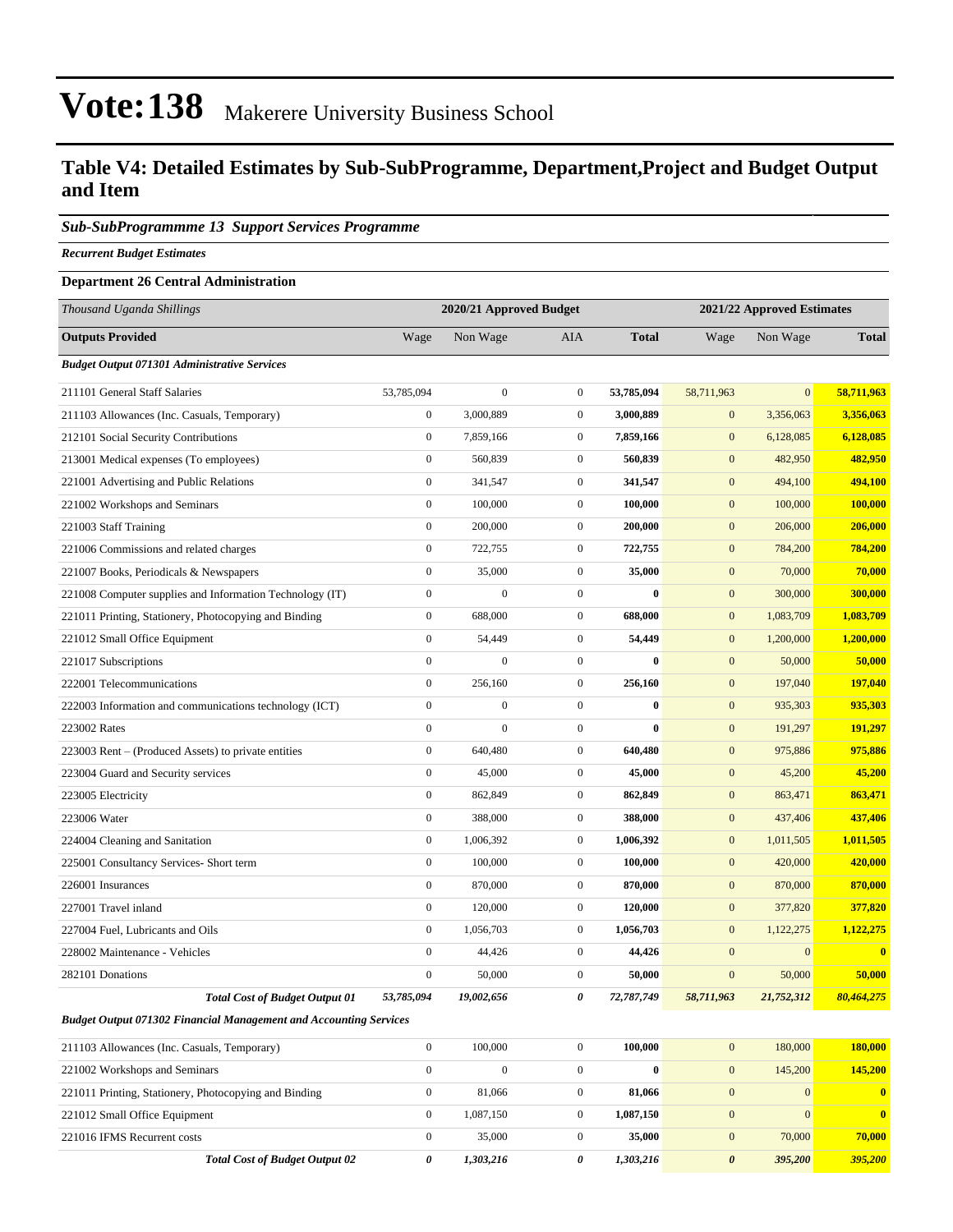| <b>Budget Output 071303 Procurement Services</b>               |                       |                  |                  |                  |                                      |              |
|----------------------------------------------------------------|-----------------------|------------------|------------------|------------------|--------------------------------------|--------------|
| 211103 Allowances (Inc. Casuals, Temporary)                    | $\boldsymbol{0}$      | $\boldsymbol{0}$ | $\mathbf{0}$     | $\bf{0}$         | $\mathbf{0}$<br>42,260               | 42,260       |
| 221002 Workshops and Seminars                                  | $\mathbf{0}$          | $\boldsymbol{0}$ | $\boldsymbol{0}$ | $\bf{0}$         | $\mathbf{0}$<br>10,000               | 10,000       |
| 227001 Travel inland                                           | $\boldsymbol{0}$      | $\boldsymbol{0}$ | $\boldsymbol{0}$ | $\bf{0}$         | $\boldsymbol{0}$<br>1,675            | 1,675        |
| <b>Total Cost of Budget Output 03</b>                          | $\boldsymbol{\theta}$ | 0                | $\theta$         | 0                | $\boldsymbol{\theta}$<br>53,935      | 53,935       |
| <b>Budget Output 071304 Planning and Monitoring Services</b>   |                       |                  |                  |                  |                                      |              |
| 211103 Allowances (Inc. Casuals, Temporary)                    | $\boldsymbol{0}$      | 30,000           | $\boldsymbol{0}$ | 30,000           | $\mathbf{0}$<br>10,400               | 10,400       |
| 221002 Workshops and Seminars                                  | $\boldsymbol{0}$      | 2,400            | $\overline{0}$   | 2,400            | $\boldsymbol{0}$<br>40,000           | 40,000       |
| 221011 Printing, Stationery, Photocopying and Binding          | $\boldsymbol{0}$      | 50,000           | $\boldsymbol{0}$ | 50,000           | $\mathbf{0}$<br>32,000               | 32,000       |
| <b>Total Cost of Budget Output 04</b>                          | 0                     | 82,400           | 0                | 82,400           | $\pmb{\theta}$<br>82,400             | 82,400       |
| Budget Output 071305 Audit                                     |                       |                  |                  |                  |                                      |              |
| 211103 Allowances (Inc. Casuals, Temporary)                    | $\boldsymbol{0}$      | 48,000           | $\mathbf{0}$     | 48,000           | $\mathbf{0}$<br>28,614               | 28,614       |
| 221002 Workshops and Seminars                                  | $\boldsymbol{0}$      | 35,614           | $\mathbf{0}$     | 35,614           | $\boldsymbol{0}$<br>32,000           | 32,000       |
| 221011 Printing, Stationery, Photocopying and Binding          | $\boldsymbol{0}$      | 70,000           | $\mathbf{0}$     | 70,000           | $\boldsymbol{0}$<br>55,000           | 55,000       |
| 221017 Subscriptions                                           | $\mathbf{0}$          | $\mathbf{0}$     | $\boldsymbol{0}$ | $\bf{0}$         | $\mathbf{0}$<br>4,000                | 4,000        |
| 227001 Travel inland                                           | $\boldsymbol{0}$      | $\mathbf{0}$     | $\mathbf{0}$     | $\bf{0}$         | $\boldsymbol{0}$<br>34,000           | 34,000       |
| <b>Total Cost of Budget Output 05</b>                          | 0                     | 153,614          | 0                | 153,614          | $\boldsymbol{\theta}$<br>153,614     | 153,614      |
| <b>Budget Output 071307 Estates and Works</b>                  |                       |                  |                  |                  |                                      |              |
| 226001 Insurances                                              | $\boldsymbol{0}$      | 68,000           | $\mathbf{0}$     | 68,000           | $\mathbf{0}$<br>67,500               | 67,500       |
| 226002 Licenses                                                | $\boldsymbol{0}$      | $\mathbf{0}$     | $\overline{0}$   | $\bf{0}$         | $\boldsymbol{0}$<br>6,000            | 6,000        |
| 228001 Maintenance - Civil                                     | $\boldsymbol{0}$      | 1,561,000        | $\boldsymbol{0}$ | 1,561,000        | $\boldsymbol{0}$<br>1,561,000        | 1,561,000    |
| 228002 Maintenance - Vehicles                                  | $\boldsymbol{0}$      | 65,500           | $\boldsymbol{0}$ | 65,500           | $\mathbf{0}$<br>65,500               | 65,500       |
| 228003 Maintenance - Machinery, Equipment & Furniture          | $\boldsymbol{0}$      | 50,000           | $\mathbf{0}$     | 50,000           | $\boldsymbol{0}$<br>44,500           | 44,500       |
| <b>Total Cost of Budget Output 07</b>                          | 0                     | 1,744,500        | 0                | 1,744,500        | $\boldsymbol{\theta}$<br>1,744,500   | 1,744,500    |
| <b>Budget Output 071308 University Hospital/Clinic</b>         |                       |                  |                  |                  |                                      |              |
| 213001 Medical expenses (To employees)                         | $\boldsymbol{0}$      | 312,000          | $\mathbf{0}$     | 312,000          | $\mathbf{0}$<br>$\mathbf{0}$         | $\bf{0}$     |
| 221002 Workshops and Seminars                                  | $\mathbf{0}$          | $\boldsymbol{0}$ | $\boldsymbol{0}$ | $\bf{0}$         | $\boldsymbol{0}$<br>77,000           | 77,000       |
| 224001 Medical Supplies                                        | $\boldsymbol{0}$      | $\mathbf{0}$     | $\mathbf{0}$     | $\bf{0}$         | $\boldsymbol{0}$<br>364,800          | 364,800      |
| <b>Total Cost of Budget Output 08</b>                          | 0                     | 312,000          | 0                | 312,000          | $\boldsymbol{\theta}$<br>441,800     | 441,800      |
| <b>Budget Output 071309 Academic Affairs (Inc.Convocation)</b> |                       |                  |                  |                  |                                      |              |
| 211103 Allowances (Inc. Casuals, Temporary)                    | $\boldsymbol{0}$      | 1,512,749        | $\boldsymbol{0}$ | 1,512,749        | 1,007,133<br>$\boldsymbol{0}$        | 1,007,133    |
| 221001 Advertising and Public Relations                        | $\boldsymbol{0}$      | 153,375          | $\boldsymbol{0}$ | 153,375          | $\boldsymbol{0}$<br>$\mathbf{0}$     | $\mathbf{0}$ |
| 221006 Commissions and related charges                         | $\boldsymbol{0}$      | $\boldsymbol{0}$ | $\boldsymbol{0}$ | $\bf{0}$         | $\boldsymbol{0}$<br>94,488           | 94,488       |
| 221009 Welfare and Entertainment                               | $\boldsymbol{0}$      | $\boldsymbol{0}$ | $\boldsymbol{0}$ | $\boldsymbol{0}$ | $\boldsymbol{0}$<br>85,146           | 85,146       |
| 221011 Printing, Stationery, Photocopying and Binding          | $\boldsymbol{0}$      | 1,035,570        | $\boldsymbol{0}$ | 1,035,570        | $\boldsymbol{0}$<br>1,243,185        | 1,243,185    |
| 221012 Small Office Equipment                                  | $\boldsymbol{0}$      | 61,425           | $\boldsymbol{0}$ | 61,425           | $\boldsymbol{0}$<br>$\boldsymbol{0}$ | $\bf{0}$     |
| 222003 Information and communications technology (ICT)         | $\boldsymbol{0}$      | 200,000          | $\boldsymbol{0}$ | 200,000          | $\boldsymbol{0}$<br>$\mathbf{0}$     | $\bf{0}$     |
| 224006 Agricultural Supplies                                   | $\boldsymbol{0}$      | 193,575          | $\boldsymbol{0}$ | 193,575          | $\mathbf{0}$<br>$\boldsymbol{0}$     | $\bf{0}$     |
| 227001 Travel inland                                           | $\boldsymbol{0}$      | 50,000           | $\boldsymbol{0}$ | 50,000           | $\boldsymbol{0}$<br>7,800            | 7,800        |
| 282103 Scholarships and related costs                          | $\boldsymbol{0}$      | $\boldsymbol{0}$ | $\boldsymbol{0}$ | $\boldsymbol{0}$ | $\boldsymbol{0}$<br>116,210          | 116,210      |
| <b>Total Cost of Budget Output 09</b>                          | 0                     | 3,206,694        | 0                | 3,206,694        | $\pmb{\theta}$<br>2,553,961          | 2,553,961    |
| <b>Budget Output 071310 Library Affairs</b>                    |                       |                  |                  |                  |                                      |              |
| 221007 Books, Periodicals & Newspapers                         | $\boldsymbol{0}$      | 328,665          | $\boldsymbol{0}$ | 328,665          | $\boldsymbol{0}$<br>388,000          | 388,000      |
| 221008 Computer supplies and Information Technology (IT)       | $\boldsymbol{0}$      | $\boldsymbol{0}$ | $\boldsymbol{0}$ | $\bf{0}$         | $\boldsymbol{0}$<br>20,000           | 20,000       |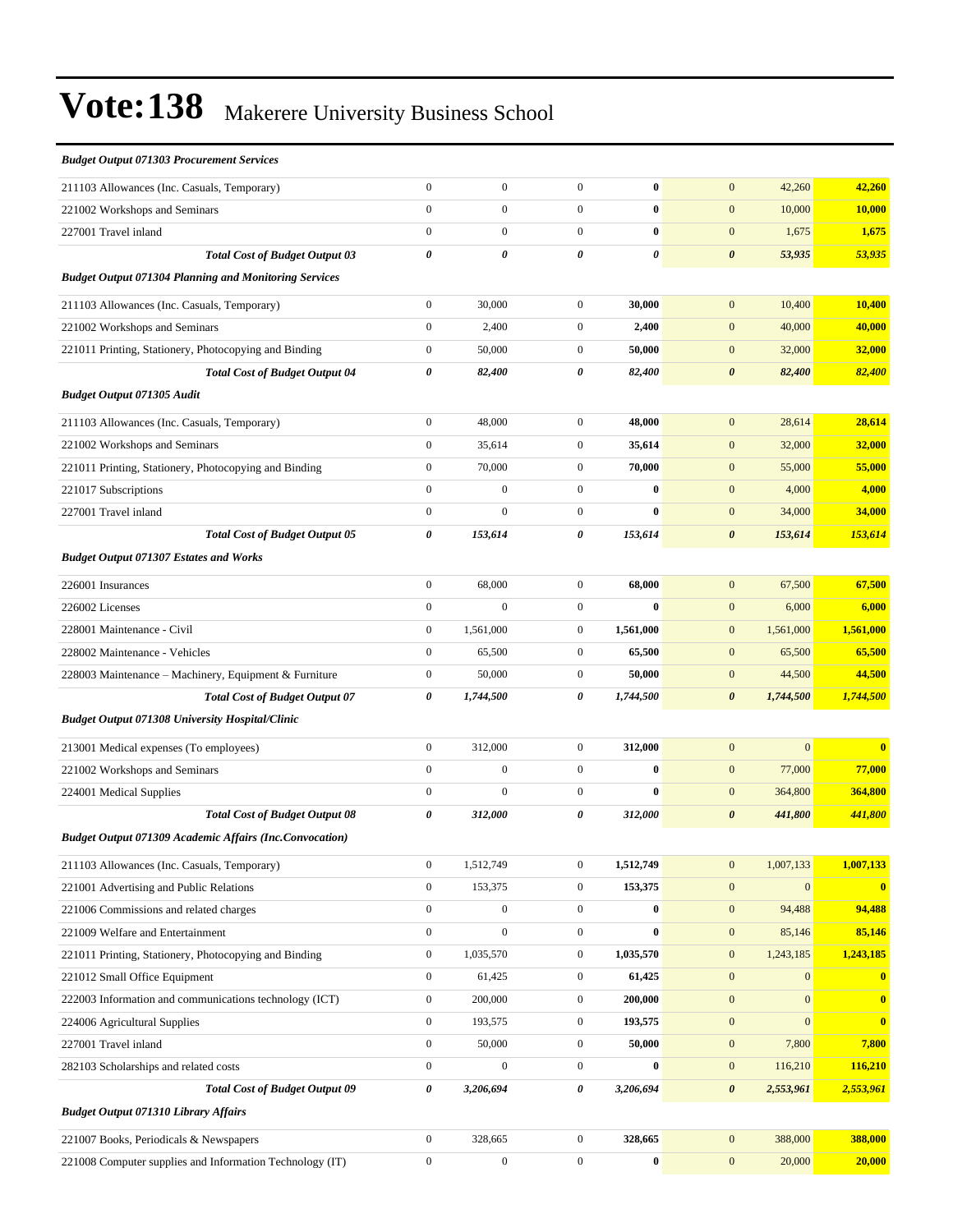| 221011 Printing, Stationery, Photocopying and Binding                          | $\boldsymbol{0}$          | 328,665               | $\boldsymbol{0}$ | 328,665      | $\boldsymbol{0}$          | $\mathbf{0}$          | $\bf{0}$      |
|--------------------------------------------------------------------------------|---------------------------|-----------------------|------------------|--------------|---------------------------|-----------------------|---------------|
| 221017 Subscriptions                                                           | $\boldsymbol{0}$          | 25,000                | $\boldsymbol{0}$ | 25,000       | $\boldsymbol{0}$          | 90,000                | 90,000        |
| 222003 Information and communications technology (ICT)                         | $\boldsymbol{0}$          | 1,151,000             | $\mathbf{0}$     | 1,151,000    | $\boldsymbol{0}$          | 550,000               | 550,000       |
| 224005 Uniforms, Beddings and Protective Gear                                  | $\boldsymbol{0}$          | 20,132                | $\overline{0}$   | 20,132       | $\boldsymbol{0}$          | $\boldsymbol{0}$      | $\bf{0}$      |
| <b>Total Cost of Budget Output 10</b>                                          | 0                         | 1,853,462             | 0                | 1,853,462    | $\pmb{\theta}$            | 1,048,000             | 1,048,000     |
| Budget Output 071311 Student Affairs (Sports affairs, guild affairs, chapel)   |                           |                       |                  |              |                           |                       |               |
| 211103 Allowances (Inc. Casuals, Temporary)                                    | $\boldsymbol{0}$          | 193,659               | $\mathbf{0}$     | 193,659      | $\mathbf{0}$              | $\mathbf{0}$          | $\bf{0}$      |
| 213002 Incapacity, death benefits and funeral expenses                         | $\boldsymbol{0}$          | $\boldsymbol{0}$      | $\boldsymbol{0}$ | $\bf{0}$     | $\boldsymbol{0}$          | 12,000                | <b>12,000</b> |
| 282103 Scholarships and related costs                                          | $\boldsymbol{0}$          | 3,678,408             | $\boldsymbol{0}$ | 3,678,408    | $\boldsymbol{0}$          | 2,860,068             | 2,860,068     |
| <b>Total Cost of Budget Output 11</b>                                          | 0                         | 3,872,068             | 0                | 3,872,068    | $\boldsymbol{\theta}$     | 2,872,068             | 2,872,068     |
| <b>Budget Output 071313 Students' Welfare</b>                                  |                           |                       |                  |              |                           |                       |               |
| 282103 Scholarships and related costs                                          | $\boldsymbol{0}$          | 2,841,825             | $\mathbf{0}$     | 2,841,825    | $\boldsymbol{0}$          | 2,841,825             | 2,841,825     |
| <b>Total Cost of Budget Output 13</b>                                          | 0                         | 2,841,825             | 0                | 2,841,825    | $\boldsymbol{\theta}$     | 2,841,825             | 2,841,825     |
| <b>Budget Output 071319 Human Resource Management Services</b>                 |                           |                       |                  |              |                           |                       |               |
| 213002 Incapacity, death benefits and funeral expenses                         | $\boldsymbol{0}$          | 150,000               | $\mathbf{0}$     | 150,000      | $\boldsymbol{0}$          | 150,000               | 150,000       |
| 213003 Retrenchment costs                                                      | $\boldsymbol{0}$          | $\mathbf{0}$          | $\boldsymbol{0}$ | $\bf{0}$     | $\boldsymbol{0}$          | 85,250                | 85,250        |
| 213004 Gratuity Expenses                                                       | $\boldsymbol{0}$          | 379,314               | $\boldsymbol{0}$ | 379,314      | $\boldsymbol{0}$          | 577,000               | 577,000       |
| 221002 Workshops and Seminars                                                  | $\boldsymbol{0}$          | 150,000               | $\mathbf{0}$     | 150,000      | $\boldsymbol{0}$          | 56,000                | 56,000        |
| 221003 Staff Training                                                          | $\boldsymbol{0}$          | 1,288,323             | $\mathbf{0}$     | 1,288,323    | $\boldsymbol{0}$          | 1,488,323             | 1,488,323     |
| 221004 Recruitment Expenses                                                    | $\boldsymbol{0}$          | $\mathbf{0}$          | $\boldsymbol{0}$ | $\bf{0}$     | $\boldsymbol{0}$          | 16,197                | 16,197        |
| 221009 Welfare and Entertainment                                               | $\boldsymbol{0}$          | 109,623               | $\boldsymbol{0}$ | 109,623      | $\mathbf{0}$              | 248,286               | 248,286       |
| 221010 Special Meals and Drinks                                                | $\boldsymbol{0}$          | 110,977               | $\boldsymbol{0}$ | 110,977      | $\mathbf{0}$              | $\mathbf{0}$          | $\bf{0}$      |
| <b>Total Cost of Budget Output 19</b>                                          | 0                         | 2,188,237             | 0                | 2,188,237    | $\pmb{\theta}$            | 2,621,056             | 2,621,056     |
| <b>Total Cost Of Outputs Provided</b>                                          | 53,785,094                | 36,560,670            | $\bf{0}$         | 90,345,764   | 58,711,963                | 36,560,670            | 95,272,634    |
| <b>Outputs Funded</b>                                                          | Wage                      | Non Wage              | AIA              | <b>Total</b> | Wage                      | Non Wage              | <b>Total</b>  |
| Budget Output 071351 Contributions to Research and International Organizations |                           |                       |                  |              |                           |                       |               |
| 262101 Contributions to International Organisations (Current)                  | $\boldsymbol{0}$          | 61,887                | $\boldsymbol{0}$ | 61,887       | $\boldsymbol{0}$          | 61,887                | 61,887        |
| o/w Contribution to local and International Organisation                       | $\theta$                  | 61,887                | 0                | 61,887       | $\boldsymbol{\theta}$     | $\boldsymbol{\theta}$ | $\mathbf{0}$  |
| o/w contribution to reserach                                                   | $\boldsymbol{\theta}$     | 0                     | $\theta$         | $\bf{0}$     | $\boldsymbol{\theta}$     | 61,887                | 61,887        |
| <b>Total Cost of Budget Output 51</b>                                          | $\boldsymbol{\theta}$     | 61,887                | 0                | 61,887       | $\boldsymbol{\theta}$     | 61,887                | 61,887        |
| <b>Budget Output 071353 Guild Services</b>                                     |                           |                       |                  |              |                           |                       |               |
| 242003 Other                                                                   | $\boldsymbol{0}$          | 170,800               | $\overline{0}$   | 170,800      | $\boldsymbol{0}$          | $\boldsymbol{0}$      | $\bf{0}$      |
| o/w Guild activities conducted                                                 | $\boldsymbol{\mathit{0}}$ | 160,000               | 0                | 160,000      | $\boldsymbol{\mathit{0}}$ | $\boldsymbol{\theta}$ | $\mathbf{0}$  |
| o/w Workshops for class leader & GRC                                           | $\boldsymbol{\mathit{0}}$ | 10,800                | 0                | 10,800       | $\boldsymbol{\theta}$     | $\boldsymbol{\theta}$ | $\bf{0}$      |
| 263104 Transfers to other govt. Units (Current)                                | $\boldsymbol{0}$          | $\boldsymbol{0}$      | $\boldsymbol{0}$ | $\bf{0}$     | $\boldsymbol{0}$          | 170,800               | 170,800       |
| o/w Transfers to Guild                                                         | $\boldsymbol{\mathit{0}}$ | $\boldsymbol{\theta}$ | $\mathcal O$     | $\pmb{0}$    | $\boldsymbol{\theta}$     | 170,800               | 170,800       |
| <b>Total Cost of Budget Output 53</b>                                          | 0                         | 170,800               | 0                | 170,800      | 0                         | 170,800               | 170,800       |
| <b>Total Cost Of Outputs Funded</b>                                            | $\bf{0}$                  | 232,687               | $\bf{0}$         | 232,687      | $\pmb{0}$                 | 232,687               | 232,687       |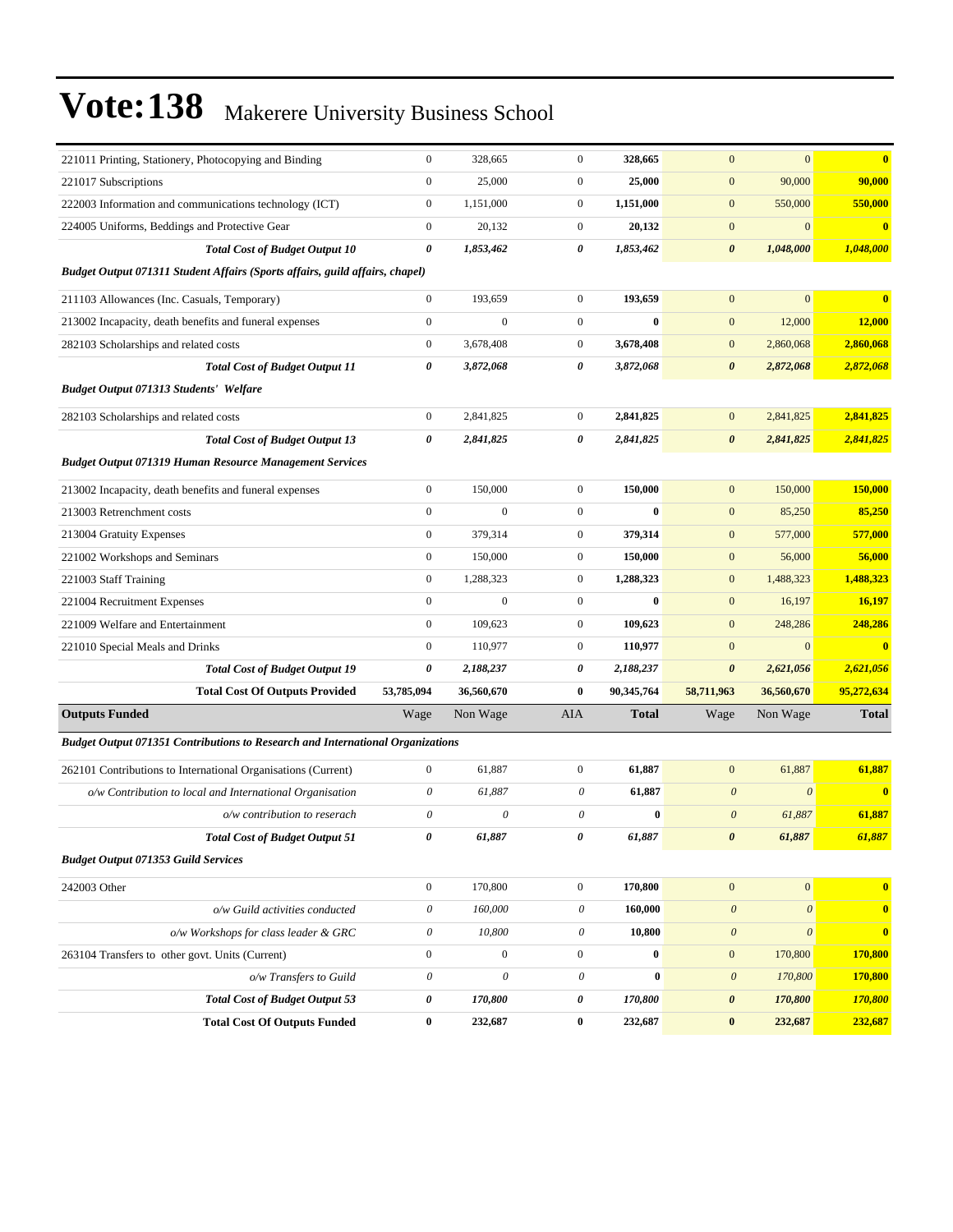| <b>Arrears</b>                                                                     | Wage                          | Non Wage                | <b>AIA</b>       | <b>Total</b> | Wage                       | Non Wage                      | <b>Total</b>            |
|------------------------------------------------------------------------------------|-------------------------------|-------------------------|------------------|--------------|----------------------------|-------------------------------|-------------------------|
| <b>Budget Output 071399 Arrears</b>                                                |                               |                         |                  |              |                            |                               |                         |
| 321605 Domestic arrears (Budgeting)                                                | $\mathbf{0}$                  | 99,951                  | $\overline{0}$   | 99,951       | $\mathbf{0}$               | $\overline{0}$                | $\bf{0}$                |
| <b>Total Cost of Budget Output 99</b>                                              | $\boldsymbol{\theta}$         | 99,951                  | 0                | 99,951       | $\boldsymbol{\theta}$      | $\boldsymbol{\theta}$         | $\boldsymbol{\theta}$   |
| <b>Total Cost Of Arrears</b>                                                       | $\bf{0}$                      | 99,951                  | $\bf{0}$         | 99,951       | $\bf{0}$                   | $\bf{0}$                      | $\bf{0}$                |
| <b>Total Cost for Department 26</b>                                                | 53,785,094                    | 36,893,309              | $\bf{0}$         | 90,678,402   | 58,711,963                 | 36,793,358                    | 95,505,321              |
| <b>Total Excluding Arrears</b>                                                     | 53,785,094                    | 36,793,358              | $\overline{0}$   | 90,578,451   | 58,711,963                 | 36,793,358                    | 95,505,321              |
| <b>Development Budget Estimates</b>                                                |                               |                         |                  |              |                            |                               |                         |
| Project 0896 Support to MUBS Infrastructural Dev't                                 |                               |                         |                  |              |                            |                               |                         |
| Thousand Uganda Shillings                                                          | 2020/21 Approved Budget       |                         |                  |              | 2021/22 Approved Estimates |                               |                         |
| <b>Capital Purchases</b>                                                           | <b>GoU Dev't External Fin</b> |                         | <b>AIA</b>       | <b>Total</b> |                            | <b>GoU Dev't External Fin</b> | <b>Total</b>            |
| <b>Budget Output 071372 Government Buildings and Administrative Infrastructure</b> |                               |                         |                  |              |                            |                               |                         |
| 312104 Other Structures                                                            | 1,610,167                     | $\mathbf{0}$            | $\mathbf{0}$     | 1,610,167    | $\mathbf{0}$               | $\overline{0}$                | $\bf{0}$                |
| Total Cost Of Budget Output 071372                                                 | 1,610,167                     | $\theta$                | 0                | 1,610,167    | $\boldsymbol{\theta}$      | $\boldsymbol{\theta}$         | $\boldsymbol{\theta}$   |
| <b>Total Cost for Capital Purchases</b>                                            | 1,610,167                     | $\mathbf{0}$            | $\overline{0}$   | 1,610,167    | $\mathbf{0}$               | $\mathbf{0}$                  | $\mathbf{0}$            |
| <b>Arrears</b>                                                                     | <b>GoU Dev't External Fin</b> |                         | <b>AIA</b>       | Total        | GoU Dev't External Fin     |                               | <b>Total</b>            |
| <b>Budget Output 071399 Arrears</b>                                                |                               |                         |                  |              |                            |                               |                         |
| 321605 Domestic arrears (Budgeting)                                                | 213,835                       | $\overline{0}$          | $\mathbf{0}$     | 213,835      | $\mathbf{0}$               | $\mathbf{0}$                  | $\bf{0}$                |
| Total Cost Of Budget Output 071399                                                 | 213,835                       | $\theta$                | 0                | 213,835      | $\boldsymbol{\theta}$      | $\boldsymbol{\theta}$         | $\boldsymbol{\theta}$   |
| <b>Total Cost for Arrears</b>                                                      | 213,835                       | $\overline{0}$          | $\mathbf{0}$     | 213,835      | $\mathbf{0}$               | $\overline{0}$                | $\bf{0}$                |
| <b>Total Cost for Project: 0896</b>                                                | 1,824,002                     | $\overline{0}$          | $\mathbf{0}$     | 1,824,002    | $\overline{0}$             | $\mathbf{0}$                  | $\overline{\mathbf{0}}$ |
| <b>Total Excluding Arrears</b>                                                     | 1,610,167                     | $\boldsymbol{0}$        | $\boldsymbol{0}$ | 1,610,167    | $\boldsymbol{0}$           | $\boldsymbol{0}$              | $\bf{0}$                |
| <b>Project 1607 Retooling of Makerere University Business School</b>               |                               |                         |                  |              |                            |                               |                         |
| Thousand Uganda Shillings                                                          |                               | 2020/21 Approved Budget |                  |              |                            | 2021/22 Approved Estimates    |                         |
| <b>Capital Purchases</b>                                                           | <b>GoU Dev't External Fin</b> |                         | <b>AIA</b>       | <b>Total</b> |                            | <b>GoU Dev't External Fin</b> | <b>Total</b>            |
| Budget Output 071376 Purchase of Office and ICT Equipment, including Software      |                               |                         |                  |              |                            |                               |                         |
| 312202 Machinery and Equipment                                                     | 247,917                       | $\overline{0}$          | $\mathbf{0}$     | 247,917      | 403,500                    | $\overline{0}$                | 403,500                 |
| 312203 Furniture & Fixtures                                                        | $\mathbf{0}$                  | $\Omega$                | $\Omega$         | $\bf{0}$     | 1,440,000                  | $\Omega$                      | 1,440,000               |

*Total Cost Of Budget Output 071377 1,414,231 0 0 1,414,231 448,000 0 448,000*

*Budget Output 071377 Purchase of Specialised Machinery & Equipment*

*Total Cost Of Budget Output 071376 406,971 0 0 406,971 2,167,500 0 2,167,500*

312213 ICT Equipment 159,054 0 0 **159,054** 174,000 0 **174,000** 312214 Laboratory Equipments 0 0 0 **0** 150,000 0 **150,000**

312202 Machinery and Equipment 914,231 0 0 914,231 0 318,000 0 318,000 312211 Office Equipment 0 0 0 **0** 50,000 0 **50,000** 312212 Medical Equipment 50,000 0 0 **50,000** 80,000 0 **80,000** 312214 Laboratory Equipments 450,000 0 0 **450,000** 0 0 **0**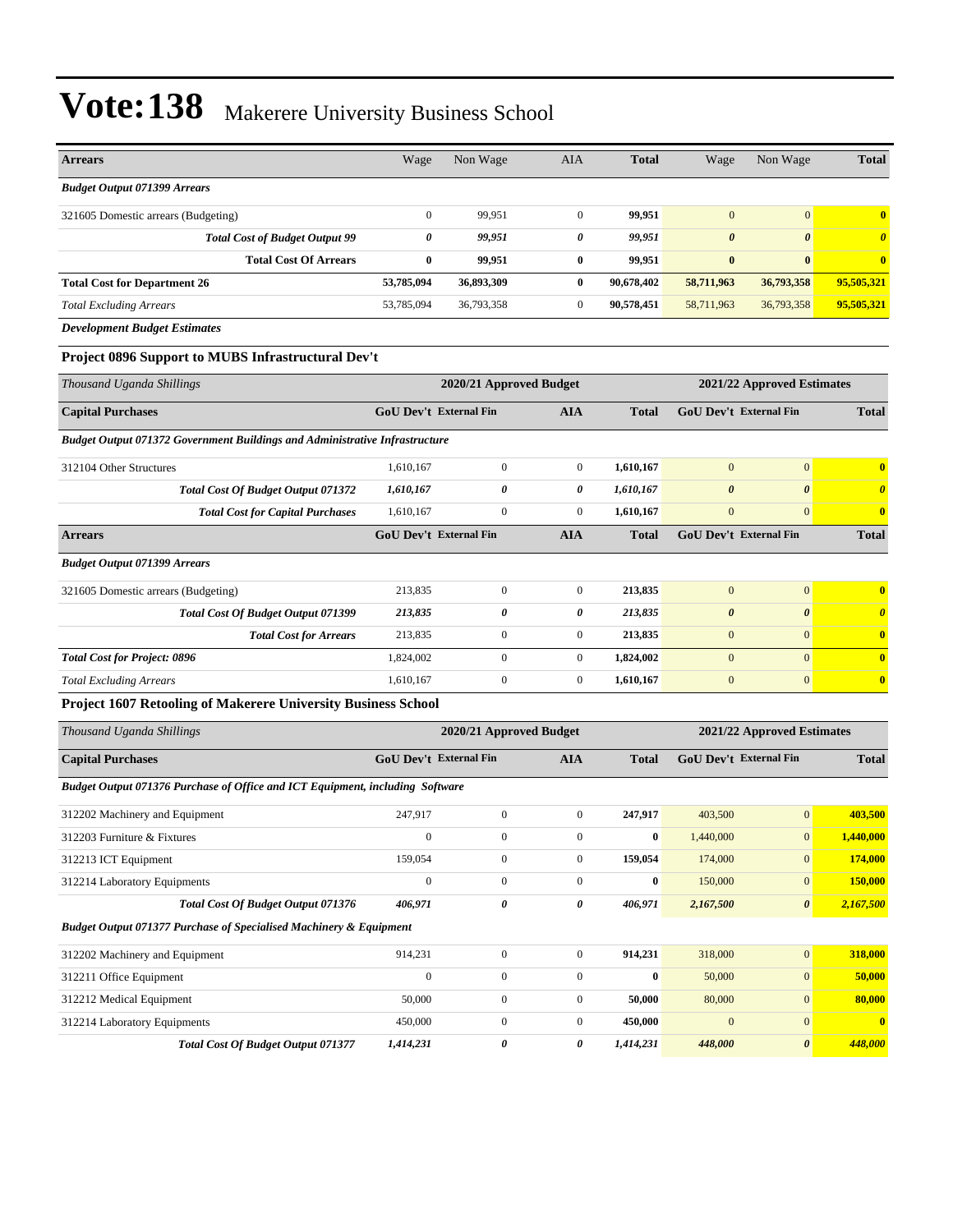| 1,399,131                                                 | $\overline{0}$      | $\mathbf{0}$                                                                                                                                     | 1,399,131               | 605,000    | $\vert 0 \vert$       | 605,000                    |
|-----------------------------------------------------------|---------------------|--------------------------------------------------------------------------------------------------------------------------------------------------|-------------------------|------------|-----------------------|----------------------------|
| 1,399,131                                                 | 0                   | 0                                                                                                                                                | 1,399,131               | 605,000    | $\boldsymbol{\theta}$ | 605,000                    |
| 3,220,333                                                 | 0                   | $\overline{0}$                                                                                                                                   | 3,220,333               | 3,220,500  | $\vert 0 \vert$       | 3,220,500                  |
| 3,220,333                                                 | $\overline{0}$      | $\overline{0}$                                                                                                                                   | 3,220,333               | 3,220,500  | $\overline{0}$        | 3,220,500                  |
| 3,220,333                                                 | $\mathbf{0}$        | $\overline{0}$                                                                                                                                   | 3,220,333               | 3,220,500  | $\overline{0}$        | 3,220,500                  |
| GoU                                                       | <b>External Fin</b> | <b>AIA</b>                                                                                                                                       | <b>Total</b>            | GoU        | <b>External Fin</b>   | <b>Total</b>               |
| 95,722,738                                                | $\bf{0}$            | 0                                                                                                                                                | 95,722,738              | 98,725,821 | $\bf{0}$              | 98,725,821                 |
| 95,722,738                                                | $\overline{0}$      | $\overline{0}$                                                                                                                                   | 95,722,738              | 98,725,821 | $\overline{0}$        | 98,725,821                 |
|                                                           |                     |                                                                                                                                                  |                         |            |                       |                            |
|                                                           |                     |                                                                                                                                                  |                         |            |                       |                            |
| <b>Department 14 Faculty of Computing and Informatics</b> |                     |                                                                                                                                                  |                         |            |                       |                            |
|                                                           |                     |                                                                                                                                                  |                         |            |                       |                            |
| Wage                                                      | Non Wage            | AIA                                                                                                                                              | <b>Total</b>            | Wage       | Non Wage              | <b>Total</b>               |
|                                                           |                     | вшцег Ошриг 0/13/6 1 игстазе од Однее ана Кезиениш г игниш е ана г шиндз<br><b>Sub-SubProgrammme 14 Delivery of Tertiary Education Programme</b> | 2020/21 Approved Budget |            |                       | 2021/22 Approved Estimates |

#### *Budget Output 071378 Purchase of Office and Residential Furniture and Fittings*

| Thousand Uganda Shillings                                       |                | 2020/21 Approved Budget |              |              | 2021/22 Approved Estimates |              |                         |
|-----------------------------------------------------------------|----------------|-------------------------|--------------|--------------|----------------------------|--------------|-------------------------|
| <b>Outputs Provided</b>                                         | Wage           | Non Wage                | <b>AIA</b>   | <b>Total</b> | Wage                       | Non Wage     | <b>Total</b>            |
| <b>Budget Output 071401 Teaching and Training</b>               |                |                         |              |              |                            |              |                         |
| 211103 Allowances (Inc. Casuals, Temporary)                     | $\overline{0}$ | 86,000                  | $\mathbf{0}$ | 86,000       | $\overline{0}$             | 81,900       | 81,900                  |
| <b>Total Cost of Budget Output 01</b>                           | 0              | 86,000                  | 0            | 86,000       | $\boldsymbol{\theta}$      | 81,900       | 81,900                  |
| <b>Budget Output 071402 Research and Graduate Studies</b>       |                |                         |              |              |                            |              |                         |
| 221003 Staff Training                                           | $\overline{0}$ | 40,000                  | $\mathbf{0}$ | 40.000       | $\mathbf{0}$               | 40,000       | 40,000                  |
| <b>Total Cost of Budget Output 02</b>                           | 0              | 40,000                  | 0            | 40,000       | $\boldsymbol{\theta}$      | 40,000       | 40,000                  |
| <b>Budget Output 071406 Administration and Support Services</b> |                |                         |              |              |                            |              |                         |
| 211103 Allowances (Inc. Casuals, Temporary)                     | $\mathbf{0}$   | $\Omega$                | $\mathbf{0}$ | $\bf{0}$     | $\mathbf{0}$               | 11,640       | 11,640                  |
| 221002 Workshops and Seminars                                   | $\mathbf{0}$   | $\mathbf{0}$            | $\mathbf{0}$ | $\bf{0}$     | $\overline{0}$             | 5,000        | 5,000                   |
| 221006 Commissions and related charges                          | $\mathbf{0}$   | 3,123                   | $\mathbf{0}$ | 3,123        | $\mathbf{0}$               | 3,123        | 3,123                   |
| 221009 Welfare and Entertainment                                | $\overline{0}$ | 7,200                   | $\mathbf{0}$ | 7,200        | $\overline{0}$             | 7,200        | 7,200                   |
| 221011 Printing, Stationery, Photocopying and Binding           | $\mathbf{0}$   | 4,800                   | $\mathbf{0}$ | 4,800        | $\overline{0}$             | $\mathbf{0}$ | $\overline{\mathbf{0}}$ |
| 221012 Small Office Equipment                                   | $\overline{0}$ | 7,200                   | $\mathbf{0}$ | 7,200        | $\overline{0}$             | $\mathbf{0}$ | $\overline{\mathbf{0}}$ |
| 222001 Telecommunications                                       | $\mathbf{0}$   | 6,240                   | $\mathbf{0}$ | 6,240        | $\overline{0}$             | 9,240        | 9,240                   |
| 227001 Travel inland                                            | $\Omega$       | 3,540                   | $\mathbf{0}$ | 3,540        | $\mathbf{0}$               | $\Omega$     | $\bf{0}$                |
| <b>Total Cost of Budget Output 06</b>                           | 0              | 32,103                  | 0            | 32,103       | $\boldsymbol{\theta}$      | 36,203       | 36,203                  |
| <b>Total Cost Of Outputs Provided</b>                           | $\bf{0}$       | 158,103                 | $\bf{0}$     | 158,103      | $\bf{0}$                   | 158,103      | 158,103                 |
| <b>Total Cost for Department 14</b>                             | $\bf{0}$       | 158,103                 | $\bf{0}$     | 158,103      | $\bf{0}$                   | 158,103      | 158,103                 |
| <b>Total Excluding Arrears</b>                                  | $\mathbf{0}$   | 158,103                 | $\mathbf{0}$ | 158,103      | $\mathbf{0}$               | 158,103      | 158,103                 |

### **Department 15 Faculty of Management**

| Thousand Uganda Shillings                         | 2020/21 Approved Budget |          |          |              | 2021/22 Approved Estimates |                 |              |  |
|---------------------------------------------------|-------------------------|----------|----------|--------------|----------------------------|-----------------|--------------|--|
| <b>Outputs Provided</b>                           | Wage                    | Non Wage | AIA      | <b>Total</b> | Wage                       | Non Wage        | <b>Total</b> |  |
| <b>Budget Output 071401 Teaching and Training</b> |                         |          |          |              |                            |                 |              |  |
| 211103 Allowances (Inc. Casuals, Temporary)       | $\Omega$                | 51,400   |          | 51,400       | $\mathbf{0}$               | 54,360          | 54,360       |  |
| 221002 Workshops and Seminars                     | 0                       | 5,000    |          | 5,000        | $\mathbf{0}$               | $\vert 0 \vert$ | $\mathbf{0}$ |  |
| 224006 Agricultural Supplies                      | $\mathbf{0}$            | 1,500    | $\theta$ | 1,500        | $\mathbf{0}$               | $\vert 0 \vert$ | $\mathbf{0}$ |  |
| <b>Total Cost of Budget Output 01</b>             | 0                       | 57,900   | 0        | 57,900       | $\boldsymbol{\theta}$      | 54,360          | 54,360       |  |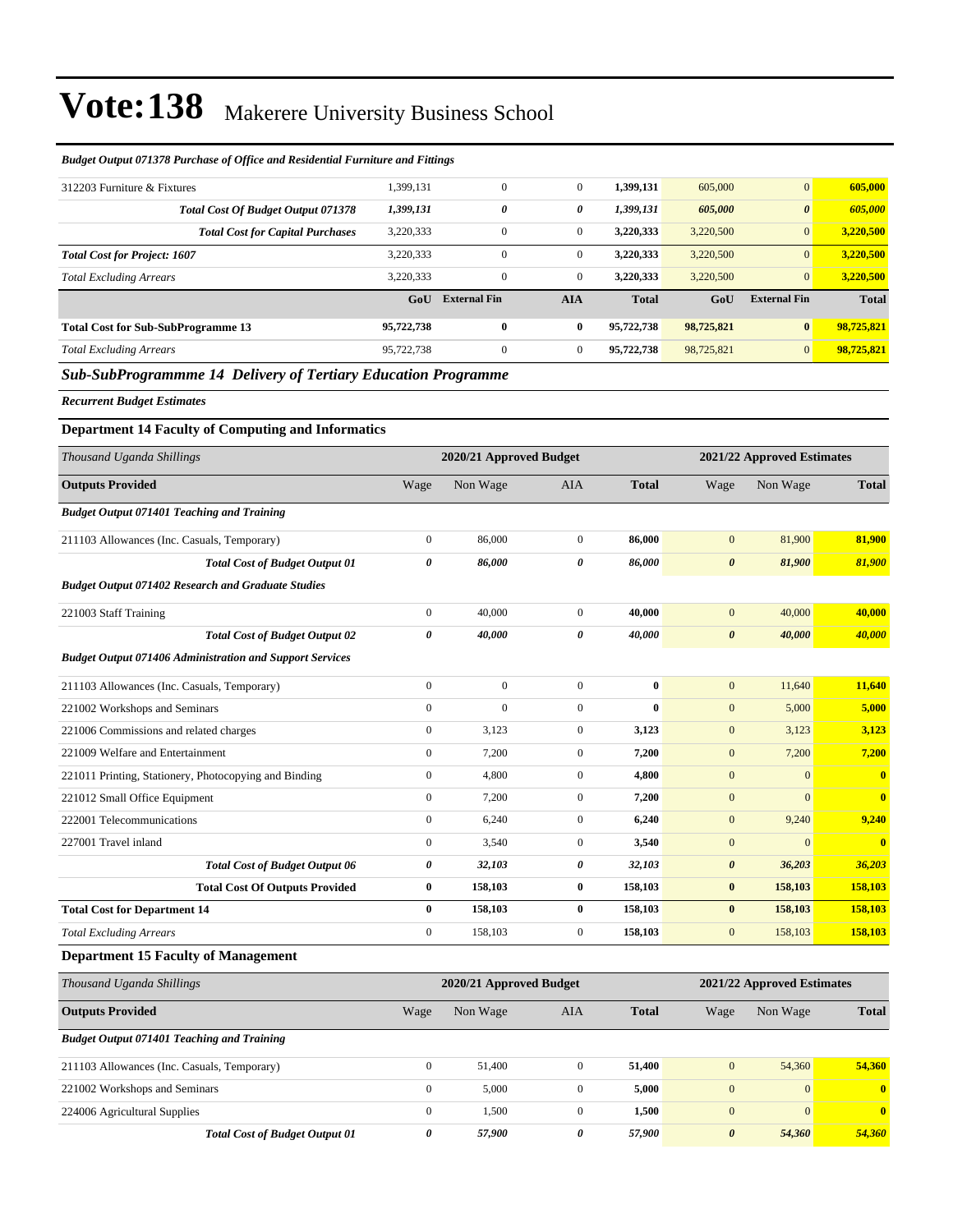#### *Budget Output 071402 Research and Graduate Studies*

| 221003 Staff Training                                                                                                                                                                                                                                                                                       | $\mathbf{0}$ | 38,500       | $\theta$       | 38,500       | 40,000<br>$\mathbf{0}$          | 40,000                  |
|-------------------------------------------------------------------------------------------------------------------------------------------------------------------------------------------------------------------------------------------------------------------------------------------------------------|--------------|--------------|----------------|--------------|---------------------------------|-------------------------|
| <b>Total Cost of Budget Output 02</b>                                                                                                                                                                                                                                                                       | 0            | 38,500       | 0              | 38,500       | 40,000<br>$\boldsymbol{\theta}$ | 40,000                  |
| <b>Budget Output 071406 Administration and Support Services</b>                                                                                                                                                                                                                                             |              |              |                |              |                                 |                         |
| 221002 Workshops and Seminars                                                                                                                                                                                                                                                                               | $\mathbf{0}$ | $\mathbf{0}$ | $\Omega$       | $\mathbf{0}$ | $\mathbf{0}$<br>5,020           | 5,020                   |
| 221006 Commissions and related charges                                                                                                                                                                                                                                                                      | $\mathbf{0}$ | 3,123        | $\overline{0}$ | 3,123        | $\mathbf{0}$<br>3,123           | 3,123                   |
| 221009 Welfare and Entertainment                                                                                                                                                                                                                                                                            | $\mathbf{0}$ | 5,400        | $\mathbf{0}$   | 5,400        | 5,400<br>$\mathbf{0}$           | 5,400                   |
| 221011 Printing, Stationery, Photocopying and Binding                                                                                                                                                                                                                                                       | $\mathbf{0}$ | 3,600        | $\mathbf{0}$   | 3,600        | $\overline{0}$<br>$\mathbf{0}$  | $\mathbf{0}$            |
| 221012 Small Office Equipment                                                                                                                                                                                                                                                                               | $\mathbf{0}$ | 5,400        | $\overline{0}$ | 5,400        | $\overline{0}$<br>$\mathbf{0}$  | $\overline{\mathbf{0}}$ |
| 222001 Telecommunications                                                                                                                                                                                                                                                                                   | $\mathbf{0}$ | 4,680        | $\mathbf{0}$   | 4,680        | 9,240<br>$\mathbf{0}$           | 9,240                   |
| 224004 Cleaning and Sanitation                                                                                                                                                                                                                                                                              | $\mathbf{0}$ | $\mathbf{0}$ | $\Omega$       | $\mathbf{0}$ | $\mathbf{0}$<br>5,000           | 5,000                   |
| 227001 Travel inland                                                                                                                                                                                                                                                                                        | $\mathbf{0}$ | 3,540        | $\overline{0}$ | 3,540        | $\mathbf{0}$<br>$\Omega$        | $\mathbf{0}$            |
| <b>Total Cost of Budget Output 06</b>                                                                                                                                                                                                                                                                       | 0            | 25,743       | 0              | 25,743       | 27,783<br>$\boldsymbol{\theta}$ | 27,783                  |
| <b>Total Cost Of Outputs Provided</b>                                                                                                                                                                                                                                                                       | $\bf{0}$     | 122,143      | $\bf{0}$       | 122,143      | 122,143<br>$\bf{0}$             | 122,143                 |
| <b>Total Cost for Department 15</b>                                                                                                                                                                                                                                                                         | $\bf{0}$     | 122,143      | $\bf{0}$       | 122,143      | 122,143<br>$\bf{0}$             | 122,143                 |
| <b>Total Excluding Arrears</b>                                                                                                                                                                                                                                                                              | $\mathbf{0}$ | 122,143      | $\mathbf{0}$   | 122,143      | $\mathbf{0}$<br>122,143         | 122,143                 |
| $\mathbf{D}$ and $\mathbf{D}$ and $\mathbf{D}$ and $\mathbf{D}$ and $\mathbf{D}$ and $\mathbf{D}$ and $\mathbf{D}$ and $\mathbf{D}$ and $\mathbf{D}$ and $\mathbf{D}$ and $\mathbf{D}$ and $\mathbf{D}$ and $\mathbf{D}$ and $\mathbf{D}$ and $\mathbf{D}$ and $\mathbf{D}$ and $\mathbf{D}$ and<br>0.77.34 |              |              |                |              |                                 |                         |

#### **Department 16 Faculty of Marketing Leisure & Hosp Mgt**

| Thousand Uganda Shillings                                       |                       | 2020/21 Approved Budget |                |              |                       | 2021/22 Approved Estimates |                         |  |
|-----------------------------------------------------------------|-----------------------|-------------------------|----------------|--------------|-----------------------|----------------------------|-------------------------|--|
| <b>Outputs Provided</b>                                         | Wage                  | Non Wage                | <b>AIA</b>     | <b>Total</b> | Wage                  | Non Wage                   | <b>Total</b>            |  |
| <b>Budget Output 071401 Teaching and Training</b>               |                       |                         |                |              |                       |                            |                         |  |
| 211103 Allowances (Inc. Casuals, Temporary)                     | $\boldsymbol{0}$      | 77,500                  | $\mathbf{0}$   | 77,500       | $\mathbf{0}$          | 70,740                     | 70,740                  |  |
| 221002 Workshops and Seminars                                   | $\mathbf{0}$          | 5,000                   | $\overline{0}$ | 5,000        | $\mathbf{0}$          | $\overline{0}$             | $\bf{0}$                |  |
| 224006 Agricultural Supplies                                    | $\mathbf{0}$          | 51,000                  | $\overline{0}$ | 51,000       | $\mathbf{0}$          | 60,000                     | 60,000                  |  |
| <b>Total Cost of Budget Output 01</b>                           | $\boldsymbol{\theta}$ | 133,500                 | 0              | 133,500      | $\boldsymbol{\theta}$ | 130,740                    | 130,740                 |  |
| <b>Budget Output 071402 Research and Graduate Studies</b>       |                       |                         |                |              |                       |                            |                         |  |
| 211103 Allowances (Inc. Casuals, Temporary)                     | $\boldsymbol{0}$      | 38,500                  | $\mathbf{0}$   | 38,500       | $\mathbf{0}$          | $\overline{0}$             | $\overline{\mathbf{0}}$ |  |
| 221003 Staff Training                                           | $\mathbf{0}$          | $\overline{0}$          | $\overline{0}$ | $\bf{0}$     | $\mathbf{0}$          | 40,000                     | 40,000                  |  |
| 221006 Commissions and related charges                          | $\mathbf{0}$          | 5,764                   | $\overline{0}$ | 5,764        | $\mathbf{0}$          | $\Omega$                   | $\bf{0}$                |  |
| <b>Total Cost of Budget Output 02</b>                           | $\boldsymbol{\theta}$ | 44,264                  | 0              | 44,264       | $\boldsymbol{\theta}$ | 40,000                     | 40,000                  |  |
| <b>Budget Output 071406 Administration and Support Services</b> |                       |                         |                |              |                       |                            |                         |  |
| 211103 Allowances (Inc. Casuals, Temporary)                     | $\mathbf{0}$          | $\boldsymbol{0}$        | $\overline{0}$ | $\bf{0}$     | $\mathbf{0}$          | 10,004                     | 10,004                  |  |
| 221002 Workshops and Seminars                                   | $\mathbf{0}$          | $\overline{0}$          | $\overline{0}$ | $\bf{0}$     | $\mathbf{0}$          | 5,000                      | 5,000                   |  |
| 221006 Commissions and related charges                          | $\mathbf{0}$          | 3,123                   | $\overline{0}$ | 3,123        | $\mathbf{0}$          | 3,123                      | 3,123                   |  |
| 221009 Welfare and Entertainment                                | $\overline{0}$        | 5,400                   | $\overline{0}$ | 5,400        | $\mathbf{0}$          | 5,400                      | 5,400                   |  |
| 221011 Printing, Stationery, Photocopying and Binding           | $\mathbf{0}$          | 3,600                   | $\overline{0}$ | 3,600        | $\mathbf{0}$          | $\overline{0}$             | $\mathbf{0}$            |  |
| 221012 Small Office Equipment                                   | $\mathbf{0}$          | 5,400                   | $\overline{0}$ | 5,400        | $\mathbf{0}$          | $\Omega$                   | $\overline{\mathbf{0}}$ |  |
| 222001 Telecommunications                                       | $\overline{0}$        | 4,680                   | $\overline{0}$ | 4,680        | $\mathbf{0}$          | 9,240                      | 9,240                   |  |
| 227001 Travel inland                                            | $\boldsymbol{0}$      | 3,540                   | $\overline{0}$ | 3,540        | $\mathbf{0}$          | $\overline{0}$             | $\mathbf{0}$            |  |
| <b>Total Cost of Budget Output 06</b>                           | 0                     | 25,743                  | 0              | 25,743       | $\boldsymbol{\theta}$ | 32,767                     | 32,767                  |  |
| <b>Total Cost Of Outputs Provided</b>                           | $\bf{0}$              | 203,507                 | $\bf{0}$       | 203,507      | $\bf{0}$              | 203,507                    | 203,507                 |  |
| <b>Total Cost for Department 16</b>                             | $\bf{0}$              | 203,507                 | $\bf{0}$       | 203,507      | $\bf{0}$              | 203,507                    | 203,507                 |  |
| <b>Total Excluding Arrears</b>                                  | $\mathbf{0}$          | 203,507                 | $\overline{0}$ | 203,507      | $\overline{0}$        | 203,507                    | 203,507                 |  |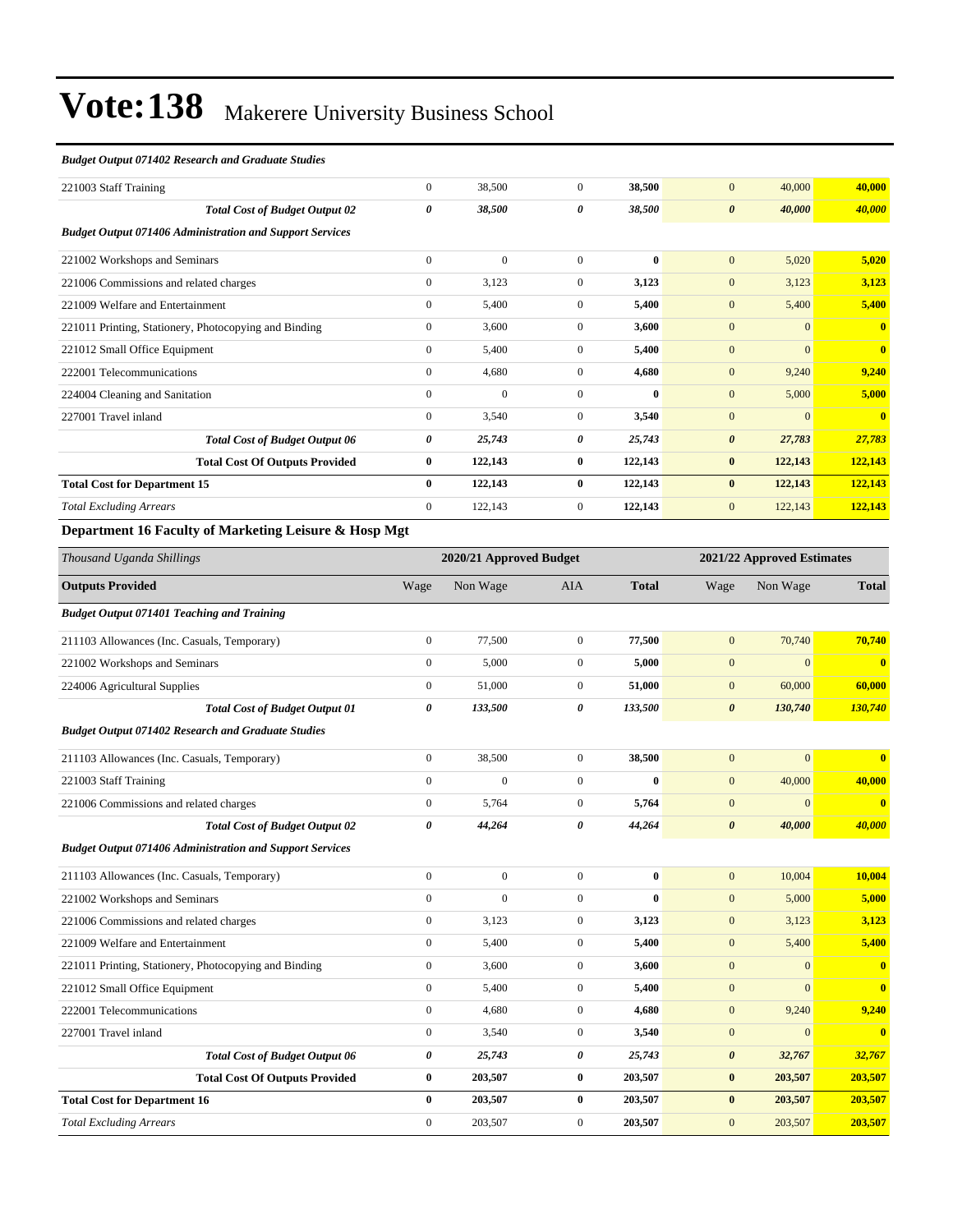### **Department 17 Faculty of Commerce**

| Thousand Uganda Shillings                                       |                       | 2020/21 Approved Budget |                  |              | 2021/22 Approved Estimates |                |                         |
|-----------------------------------------------------------------|-----------------------|-------------------------|------------------|--------------|----------------------------|----------------|-------------------------|
| <b>Outputs Provided</b>                                         | Wage                  | Non Wage                | <b>AIA</b>       | <b>Total</b> | Wage                       | Non Wage       | <b>Total</b>            |
| <b>Budget Output 071401 Teaching and Training</b>               |                       |                         |                  |              |                            |                |                         |
| 211103 Allowances (Inc. Casuals, Temporary)                     | $\boldsymbol{0}$      | 104,500                 | $\mathbf{0}$     | 104,500      | $\mathbf{0}$               | 143,820        | 143,820                 |
| 221002 Workshops and Seminars                                   | $\mathbf{0}$          | 55,000                  | $\mathbf{0}$     | 55,000       | $\mathbf{0}$               | $\overline{0}$ | $\bf{0}$                |
| <b>Total Cost of Budget Output 01</b>                           | 0                     | 159,500                 | 0                | 159,500      | $\boldsymbol{\theta}$      | 143,820        | 143,820                 |
| <b>Budget Output 071402 Research and Graduate Studies</b>       |                       |                         |                  |              |                            |                |                         |
| 221002 Workshops and Seminars                                   | $\boldsymbol{0}$      | 5,064                   | $\overline{0}$   | 5,064        | $\mathbf{0}$               | $\mathbf{0}$   | $\overline{\mathbf{0}}$ |
| 221003 Staff Training                                           | $\mathbf{0}$          | 40,000                  | $\overline{0}$   | 40,000       | $\mathbf{0}$               | 40,000         | 40,000                  |
| 221006 Commissions and related charges                          | $\mathbf{0}$          | $\overline{0}$          | $\overline{0}$   | $\bf{0}$     | $\mathbf{0}$               | 20,000         | 20,000                  |
| <b>Total Cost of Budget Output 02</b>                           | 0                     | 45,064                  | 0                | 45,064       | $\boldsymbol{\theta}$      | 60,000         | 60,000                  |
| <b>Budget Output 071406 Administration and Support Services</b> |                       |                         |                  |              |                            |                |                         |
| 211103 Allowances (Inc. Casuals, Temporary)                     | $\mathbf{0}$          | $\mathbf{0}$            | $\overline{0}$   | $\bf{0}$     | $\mathbf{0}$               | 10,084         | 10,084                  |
| 221002 Workshops and Seminars                                   | $\Omega$              | $\theta$                | $\mathbf{0}$     | $\bf{0}$     | $\mathbf{0}$               | 5,000          | 5,000                   |
| 221006 Commissions and related charges                          | $\mathbf{0}$          | 3,123                   | $\mathbf{0}$     | 3,123        | $\mathbf{0}$               | 3,123          | 3,123                   |
| 221009 Welfare and Entertainment                                | $\mathbf{0}$          | 7,200                   | $\overline{0}$   | 7,200        | $\mathbf{0}$               | 5,400          | 5,400                   |
| 221011 Printing, Stationery, Photocopying and Binding           | $\boldsymbol{0}$      | 4,800                   | $\overline{0}$   | 4,800        | $\mathbf{0}$               | $\mathbf{0}$   | $\overline{\mathbf{0}}$ |
| 221012 Small Office Equipment                                   | $\mathbf{0}$          | 7,200                   | $\overline{0}$   | 7,200        | $\mathbf{0}$               | $\mathbf{0}$   | $\mathbf{0}$            |
| 222001 Telecommunications                                       | $\mathbf{0}$          | 6,240                   | $\mathbf{0}$     | 6,240        | $\mathbf{0}$               | 9,240          | 9,240                   |
| 227001 Travel inland                                            | $\mathbf{0}$          | 3,540                   | $\overline{0}$   | 3,540        | $\mathbf{0}$               | $\overline{0}$ | $\overline{0}$          |
| <b>Total Cost of Budget Output 06</b>                           | $\boldsymbol{\theta}$ | 32,103                  | 0                | 32,103       | $\boldsymbol{\theta}$      | 32,847         | 32,847                  |
| <b>Total Cost Of Outputs Provided</b>                           | $\bf{0}$              | 236,667                 | $\bf{0}$         | 236,667      | $\bf{0}$                   | 236,667        | 236,667                 |
| <b>Total Cost for Department 17</b>                             | $\bf{0}$              | 236,667                 | $\bf{0}$         | 236,667      | $\bf{0}$                   | 236,667        | 236,667                 |
| <b>Total Excluding Arrears</b>                                  | $\mathbf{0}$          | 236,667                 | $\boldsymbol{0}$ | 236,667      | $\mathbf{0}$               | 236,667        | 236,667                 |
| <b>Department 18 Faculty of Vocational Distance Education</b>   |                       |                         |                  |              |                            |                |                         |

| Thousand Uganda Shillings                                       |                  | 2020/21 Approved Budget |                |              |                       | 2021/22 Approved Estimates |                         |  |
|-----------------------------------------------------------------|------------------|-------------------------|----------------|--------------|-----------------------|----------------------------|-------------------------|--|
| <b>Outputs Provided</b>                                         | Wage             | Non Wage                | <b>AIA</b>     | <b>Total</b> | Wage                  | Non Wage                   | <b>Total</b>            |  |
| <b>Budget Output 071401 Teaching and Training</b>               |                  |                         |                |              |                       |                            |                         |  |
| 211103 Allowances (Inc. Casuals, Temporary)                     | $\mathbf{0}$     | 64,000                  | $\overline{0}$ | 64,000       | $\mathbf{0}$          | 48,932                     | 48,932                  |  |
| 221002 Workshops and Seminars                                   | $\mathbf{0}$     | 5,000                   | $\overline{0}$ | 5,000        | $\mathbf{0}$          | $\mathbf{0}$               | $\overline{\mathbf{0}}$ |  |
| <b>Total Cost of Budget Output 01</b>                           | 0                | 69,000                  | 0              | 69,000       | $\boldsymbol{\theta}$ | 48,932                     | 48,932                  |  |
| <b>Budget Output 071402 Research and Graduate Studies</b>       |                  |                         |                |              |                       |                            |                         |  |
| 221003 Staff Training                                           | $\boldsymbol{0}$ | 40,000                  | $\mathbf{0}$   | 40,000       | $\mathbf{0}$          | 40,000                     | 40,000                  |  |
| 227001 Travel inland                                            | $\mathbf{0}$     | 2,040                   | $\mathbf{0}$   | 2,040        | $\mathbf{0}$          | $\mathbf{0}$               | $\mathbf{0}$            |  |
| <b>Total Cost of Budget Output 02</b>                           | 0                | 42,040                  | 0              | 42,040       | $\boldsymbol{\theta}$ | 40,000                     | 40,000                  |  |
| <b>Budget Output 071404 Affiliations and Extensions</b>         |                  |                         |                |              |                       |                            |                         |  |
| 211103 Allowances (Inc. Casuals, Temporary)                     | $\mathbf{0}$     | $\mathbf{0}$            | $\overline{0}$ | $\bf{0}$     | $\mathbf{0}$          | 23,708                     | 23,708                  |  |
| <b>Total Cost of Budget Output 04</b>                           | 0                | 0                       | 0              | 0            | $\boldsymbol{\theta}$ | 23,708                     | 23,708                  |  |
| <b>Budget Output 071406 Administration and Support Services</b> |                  |                         |                |              |                       |                            |                         |  |
| 221002 Workshops and Seminars                                   | $\mathbf{0}$     | $\Omega$                | $\Omega$       | $\bf{0}$     | $\mathbf{0}$          | 5,000                      | 5,000                   |  |
| 221006 Commissions and related charges                          | $\mathbf{0}$     | 3,123                   | $\mathbf{0}$   | 3,123        | $\boldsymbol{0}$      | 3,123                      | 3,123                   |  |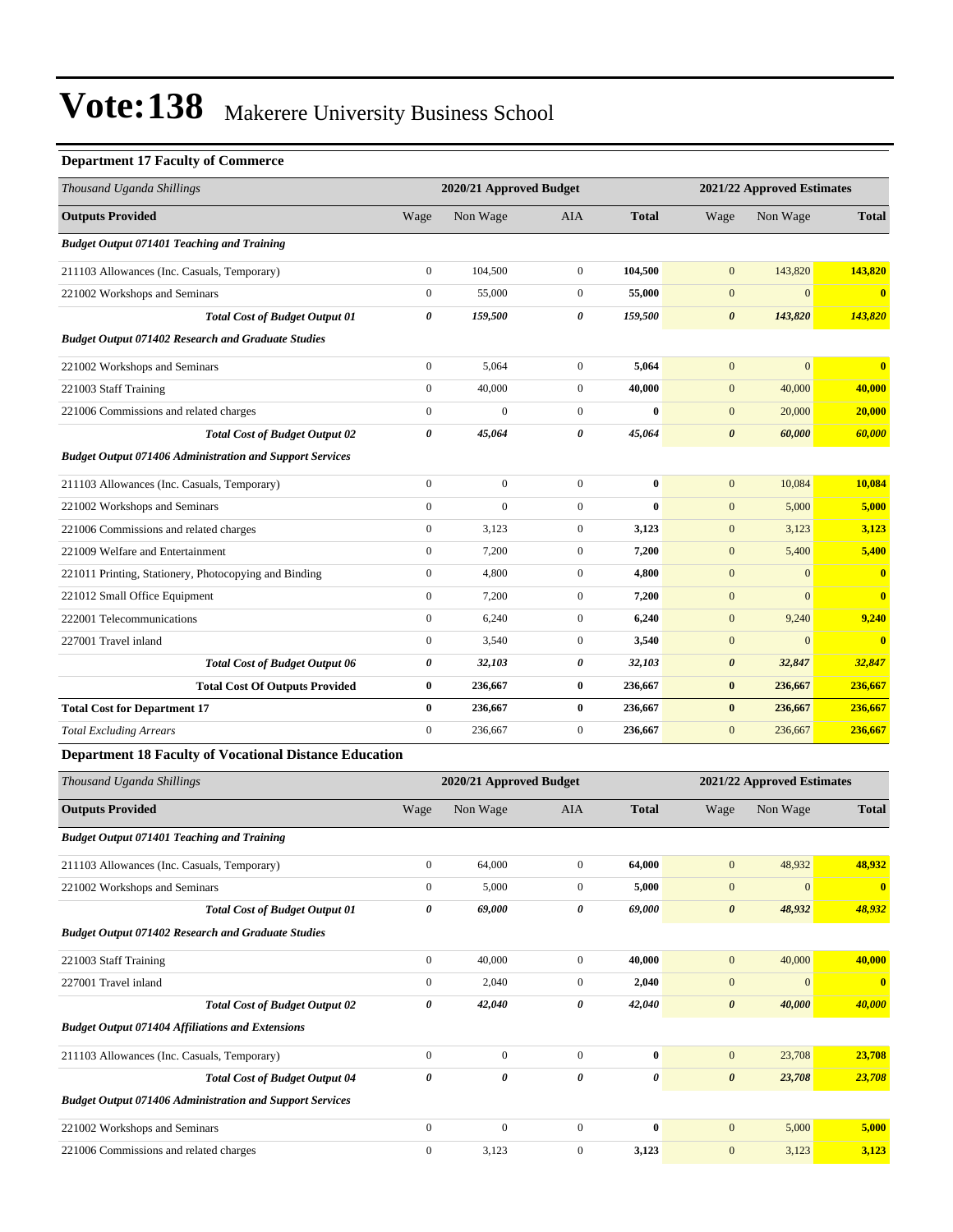| 221009 Welfare and Entertainment                                | $\boldsymbol{0}$        | 5,400            | $\boldsymbol{0}$      | 5,400        | $\mathbf{0}$               | 5,400            | 5,400        |
|-----------------------------------------------------------------|-------------------------|------------------|-----------------------|--------------|----------------------------|------------------|--------------|
| 221011 Printing, Stationery, Photocopying and Binding           | $\boldsymbol{0}$        | 3,600            | $\boldsymbol{0}$      | 3,600        | $\mathbf{0}$               | $\overline{0}$   | $\bf{0}$     |
| 221012 Small Office Equipment                                   | $\boldsymbol{0}$        | 5,400            | $\boldsymbol{0}$      | 5,400        | $\mathbf{0}$               | $\overline{0}$   | $\bf{0}$     |
| 222001 Telecommunications                                       | $\boldsymbol{0}$        | 4,680            | $\boldsymbol{0}$      | 4,680        | $\boldsymbol{0}$           | 4,680            | 4,680        |
| 227001 Travel inland                                            | $\boldsymbol{0}$        | $\boldsymbol{0}$ | $\boldsymbol{0}$      | $\bf{0}$     | $\boldsymbol{0}$           | 2,400            | 2,400        |
| <b>Total Cost of Budget Output 06</b>                           | 0                       | 22,203           | $\pmb{\theta}$        | 22,203       | $\boldsymbol{\theta}$      | 20,603           | 20,603       |
| <b>Total Cost Of Outputs Provided</b>                           | $\bf{0}$                | 133,243          | $\bf{0}$              | 133,243      | $\bf{0}$                   | 133,243          | 133,243      |
| <b>Total Cost for Department 18</b>                             | $\bf{0}$                | 133,243          | $\pmb{0}$             | 133,243      | $\bf{0}$                   | 133,243          | 133,243      |
| <b>Total Excluding Arrears</b>                                  | $\boldsymbol{0}$        | 133,243          | $\boldsymbol{0}$      | 133,243      | $\mathbf{0}$               | 133,243          | 133,243      |
| Department 19 Faculty of Graduate Studies & Research            |                         |                  |                       |              |                            |                  |              |
| Thousand Uganda Shillings                                       | 2020/21 Approved Budget |                  |                       |              | 2021/22 Approved Estimates |                  |              |
| <b>Outputs Provided</b>                                         | Wage                    | Non Wage         | AIA                   | <b>Total</b> | Wage                       | Non Wage         | <b>Total</b> |
| <b>Budget Output 071401 Teaching and Training</b>               |                         |                  |                       |              |                            |                  |              |
| 211103 Allowances (Inc. Casuals, Temporary)                     | $\boldsymbol{0}$        | 39,220           | $\boldsymbol{0}$      | 39,220       | $\mathbf{0}$               | 32,280           | 32,280       |
| 221002 Workshops and Seminars                                   | $\boldsymbol{0}$        | 5,000            | $\boldsymbol{0}$      | 5,000        | $\mathbf{0}$               | $\overline{0}$   | $\bf{0}$     |
| <b>Total Cost of Budget Output 01</b>                           | 0                       | 44,220           | 0                     | 44,220       | $\boldsymbol{\theta}$      | 32,280           | 32,280       |
| <b>Budget Output 071402 Research and Graduate Studies</b>       |                         |                  |                       |              |                            |                  |              |
| 221002 Workshops and Seminars                                   | $\boldsymbol{0}$        | 20,000           | $\boldsymbol{0}$      | 20,000       | $\mathbf{0}$               | $\mathbf{0}$     | $\bf{0}$     |
| 221003 Staff Training                                           | $\boldsymbol{0}$        | 40,000           | $\boldsymbol{0}$      | 40,000       | $\boldsymbol{0}$           | 60,000           | 60,000       |
| <b>Total Cost of Budget Output 02</b>                           | $\theta$                | 60,000           | $\boldsymbol{\theta}$ | 60,000       | $\boldsymbol{\theta}$      | 60,000           | 60,000       |
| <b>Budget Output 071406 Administration and Support Services</b> |                         |                  |                       |              |                            |                  |              |
| 211103 Allowances (Inc. Casuals, Temporary)                     | $\boldsymbol{0}$        | $\boldsymbol{0}$ | $\boldsymbol{0}$      | $\bf{0}$     | $\boldsymbol{0}$           | 4,800            | 4,800        |
| 221006 Commissions and related charges                          | $\boldsymbol{0}$        | 3,123            | $\boldsymbol{0}$      | 3,123        | $\mathbf{0}$               | 7,343            | 7,343        |
| 221009 Welfare and Entertainment                                | $\boldsymbol{0}$        | 5,400            | $\boldsymbol{0}$      | 5,400        | $\boldsymbol{0}$           | 5,400            | 5,400        |
| 221011 Printing, Stationery, Photocopying and Binding           | $\boldsymbol{0}$        | 3,600            | $\boldsymbol{0}$      | 3,600        | $\mathbf{0}$               | $\boldsymbol{0}$ | $\bf{0}$     |
| 221012 Small Office Equipment                                   | $\boldsymbol{0}$        | 5,400            | $\boldsymbol{0}$      | 5,400        | $\boldsymbol{0}$           | $\overline{0}$   | $\bf{0}$     |
| 222001 Telecommunications                                       | $\boldsymbol{0}$        | 4,680            | $\boldsymbol{0}$      | 4,680        | $\mathbf{0}$               | 11,400           | 11,400       |
| 224004 Cleaning and Sanitation                                  | $\overline{0}$          | $\mathbf{0}$     | $\boldsymbol{0}$      | $\bf{0}$     | $\mathbf{0}$               | 5,000            | 5,000        |
| 227001 Travel inland                                            | $\boldsymbol{0}$        | 3,540            | $\boldsymbol{0}$      | 3,540        | $\mathbf{0}$               | 3,540            | 3,540        |
| <b>Total Cost of Budget Output 06</b>                           | 0                       | 25,743           | 0                     | 25,743       | $\boldsymbol{\theta}$      | 37,483           | 37,483       |
| <b>Total Cost Of Outputs Provided</b>                           | $\bf{0}$                | 129,963          | $\bf{0}$              | 129,963      | $\pmb{0}$                  | 129,763          | 129,763      |
| <b>Total Cost for Department 19</b>                             | $\bf{0}$                | 129,963          | $\pmb{0}$             | 129,963      | $\pmb{0}$                  | 129,763          | 129,763      |
| <b>Total Excluding Arrears</b>                                  | $\boldsymbol{0}$        | 129,963          | $\boldsymbol{0}$      | 129,963      | $\mathbf{0}$               | 129,763          | 129,763      |
|                                                                 |                         |                  |                       |              |                            |                  |              |

### **Department 20 Faculty of Entrepreneurship & Business Administration**

| Thousand Uganda Shillings                         | 2020/21 Approved Budget |          |              |              |                       | 2021/22 Approved Estimates |              |  |
|---------------------------------------------------|-------------------------|----------|--------------|--------------|-----------------------|----------------------------|--------------|--|
| <b>Outputs Provided</b>                           | Wage                    | Non Wage | AIA          | <b>Total</b> | Wage                  | Non Wage                   | <b>Total</b> |  |
| <b>Budget Output 071401 Teaching and Training</b> |                         |          |              |              |                       |                            |              |  |
| 211103 Allowances (Inc. Casuals, Temporary)       | $\Omega$                | 118,300  | $\theta$     | 118.300      | $\mathbf{0}$          | 172,240                    | 172,240      |  |
| 221002 Workshops and Seminars                     | $\Omega$                | 28,500   | $\mathbf{0}$ | 28,500       | $\overline{0}$        | $\vert 0 \vert$            | $\bf{0}$     |  |
| <b>Total Cost of Budget Output 01</b>             | 0                       | 146,800  | 0            | 146,800      | $\boldsymbol{\theta}$ | 172,240                    | 172,240      |  |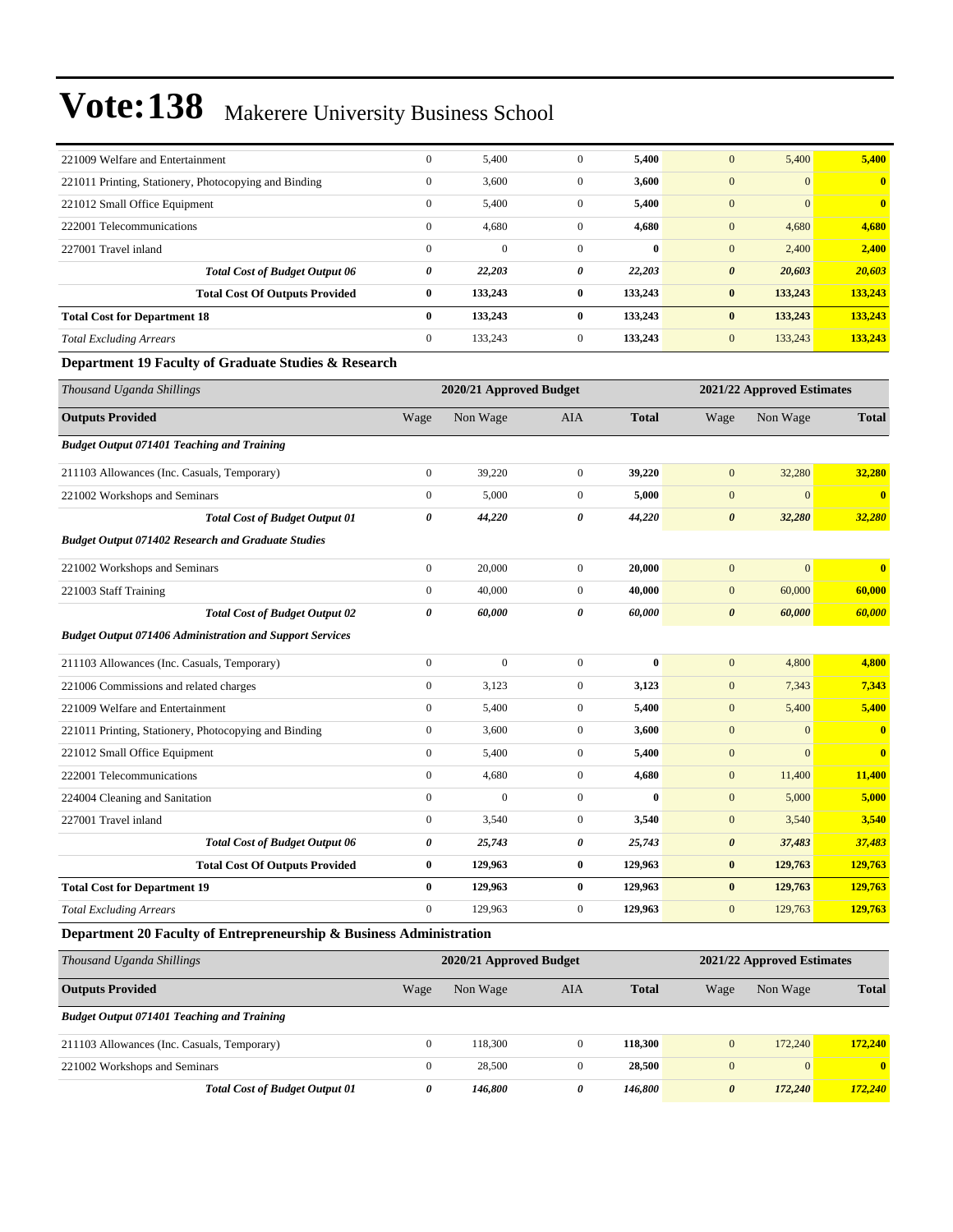#### *Budget Output 071402 Research and Graduate Studies*

| 221002 Workshops and Seminars                                   | $\mathbf{0}$   | 5,764        | $\Omega$       | 5,764        | $\mathbf{0}$          | $\mathbf{0}$ | $\mathbf{0}$            |
|-----------------------------------------------------------------|----------------|--------------|----------------|--------------|-----------------------|--------------|-------------------------|
| 221003 Staff Training                                           | $\overline{0}$ | 40,000       | $\overline{0}$ | 40,000       | $\mathbf{0}$          | 40,000       | 40,000                  |
| 221017 Subscriptions                                            | $\Omega$       | 23,500       | $\Omega$       | 23,500       | $\mathbf{0}$          | $\mathbf{0}$ | $\mathbf{0}$            |
| <b>Total Cost of Budget Output 02</b>                           | 0              | 69,264       | 0              | 69,264       | $\boldsymbol{\theta}$ | 40,000       | 40,000                  |
| <b>Budget Output 071406 Administration and Support Services</b> |                |              |                |              |                       |              |                         |
| 221002 Workshops and Seminars                                   | $\mathbf{0}$   | $\mathbf{0}$ | $\mathbf{0}$   | $\bf{0}$     | $\mathbf{0}$          | 5,000        | 5,000                   |
| 221006 Commissions and related charges                          | $\overline{0}$ | 6,246        | $\overline{0}$ | 6,246        | $\mathbf{0}$          | 8,000        | 8,000                   |
| 221009 Welfare and Entertainment                                | $\overline{0}$ | 5,400        | $\overline{0}$ | 5,400        | $\mathbf{0}$          | 7,200        | 7,200                   |
| 221011 Printing, Stationery, Photocopying and Binding           | $\overline{0}$ | 3,600        | $\overline{0}$ | 3,600        | $\mathbf{0}$          | $\mathbf{0}$ | $\mathbf{0}$            |
| 221012 Small Office Equipment                                   | $\overline{0}$ | 5,400        | $\overline{0}$ | 5,400        | $\mathbf{0}$          | $\mathbf{0}$ | $\overline{\mathbf{0}}$ |
| 222001 Telecommunications                                       | $\overline{0}$ | 4,680        | $\overline{0}$ | 4,680        | $\mathbf{0}$          | 9,240        | 9,240                   |
| 224004 Cleaning and Sanitation                                  | $\Omega$       | $\Omega$     | $\Omega$       | $\mathbf{0}$ | $\mathbf{0}$          | 3,250        | 3,250                   |
| 227001 Travel inland                                            | $\Omega$       | 3,540        | $\Omega$       | 3,540        | $\mathbf{0}$          | $\mathbf{0}$ | $\mathbf{0}$            |
| <b>Total Cost of Budget Output 06</b>                           | 0              | 28,866       | 0              | 28,866       | $\boldsymbol{\theta}$ | 32,690       | 32,690                  |
| <b>Total Cost Of Outputs Provided</b>                           | $\bf{0}$       | 244,930      | $\bf{0}$       | 244,930      | $\bf{0}$              | 244,930      | 244,930                 |
| <b>Total Cost for Department 20</b>                             | $\bf{0}$       | 244,930      | $\mathbf{0}$   | 244,930      | $\bf{0}$              | 244,930      | 244,930                 |
| <b>Total Excluding Arrears</b>                                  | $\overline{0}$ | 244,930      | $\overline{0}$ | 244,930      | $\mathbf{0}$          | 244,930      | 244,930                 |
| <b>Department 21 Arua Campus</b>                                |                |              |                |              |                       |              |                         |

### *Thousand Uganda Shillings* **2020/21 Approved Budget 2021/22 Approved Estimates Outputs Provided** Wage Non Wage AIA **Total** Wage Non Wage **Total** *Budget Output 071401 Teaching and Training* 211103 Allowances (Inc. Casuals, Temporary) 0 38,292 0 **38,292** 0 16,558 **16,558** 221002 Workshops and Seminars 0 5,000 0 **5,000** 0 0 **0** *Total Cost of Budget Output 01 0 43,292 0 43,292 0 16,558 16,558 Budget Output 071402 Research and Graduate Studies* 221003 Staff Training 0 15,000 0 **15,000** 0 15,000 **15,000** *Total Cost of Budget Output 02 0 15,000 0 15,000 0 15,000 15,000 Budget Output 071406 Administration and Support Services* 211103 Allowances (Inc. Casuals, Temporary) 0 0 0 **0** 0 5,000 **5,000** 221002 Workshops and Seminars 0 0 0 **0** 0 4,500 **4,500** 221006 Commissions and related charges 0 10,400 0 **10,400** 0 10,400 **10,400** 221009 Welfare and Entertainment 0 3,600 0 **3,600** 0 4,150 **4,150** 221011 Printing, Stationery, Photocopying and Binding 0 4,800 0 **4,800** 0 4,800 **4,800** 221012 Small Office Equipment 0 3,600 0 **3,600** 0 3,600 **3,600** 222001 Telecommunications 0 3,120 0 **3,120** 0 8,280 **8,280** 223005 Electricity 0 3,900 0 **3,900** 0 3,900 **3,900** 223006 Water 0 3,000 0 **3,000** 0 3,000 **3,000** 224004 Cleaning and Sanitation 0 6,000 0 **6,000** 0 6,000 **6,000** 227001 Travel inland 0 14,600 0 **14,600** 0 14,600 **14,600** 228001 Maintenance - Civil 0 6,000 0 **6,000** 0 6,000 **6,000**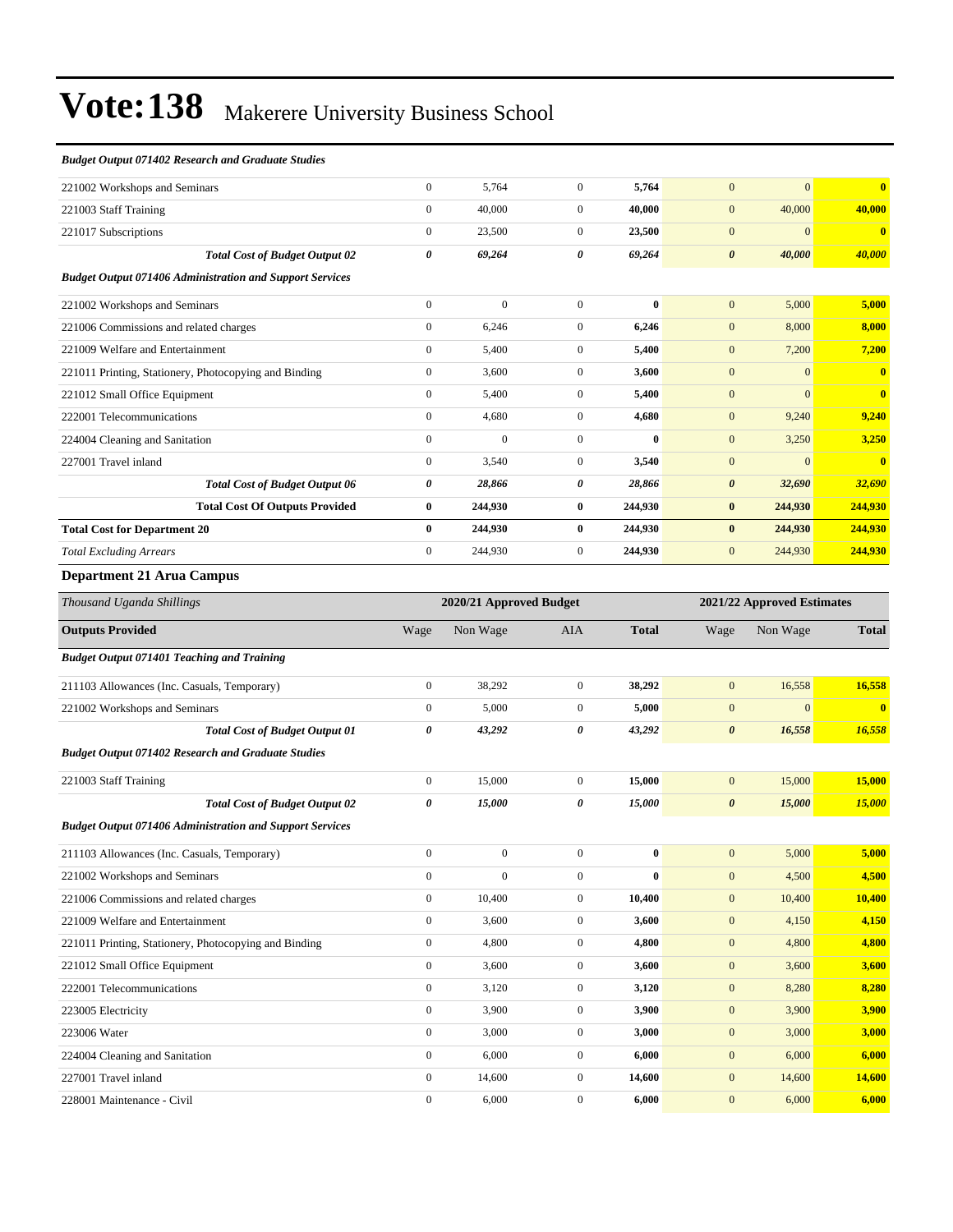| 282103 Scholarships and related costs                           | $\boldsymbol{0}$ | $\mathbf{0}$            | $\mathbf{0}$     | $\bf{0}$     | $\boldsymbol{0}$      | 11,524                     | 11,524       |
|-----------------------------------------------------------------|------------------|-------------------------|------------------|--------------|-----------------------|----------------------------|--------------|
| <b>Total Cost of Budget Output 06</b>                           | 0                | 59,020                  | 0                | 59,020       | $\boldsymbol{\theta}$ | 85,754                     | 85,754       |
| <b>Total Cost Of Outputs Provided</b>                           | $\bf{0}$         | 117,312                 | $\bf{0}$         | 117,312      | $\pmb{0}$             | 117,312                    | 117,312      |
| <b>Total Cost for Department 21</b>                             | $\bf{0}$         | 117,312                 | $\bf{0}$         | 117,312      | $\bf{0}$              | 117,312                    | 117,312      |
| <b>Total Excluding Arrears</b>                                  | $\boldsymbol{0}$ | 117,312                 | $\mathbf{0}$     | 117,312      | $\mathbf{0}$          | 117,312                    | 117,312      |
| <b>Department 22 Mbarara Campus</b>                             |                  |                         |                  |              |                       |                            |              |
| Thousand Uganda Shillings                                       |                  | 2020/21 Approved Budget |                  |              |                       | 2021/22 Approved Estimates |              |
| <b>Outputs Provided</b>                                         | Wage             | Non Wage                | AIA              | <b>Total</b> | Wage                  | Non Wage                   | <b>Total</b> |
| <b>Budget Output 071401 Teaching and Training</b>               |                  |                         |                  |              |                       |                            |              |
| 211103 Allowances (Inc. Casuals, Temporary)                     | $\boldsymbol{0}$ | 46,344                  | $\mathbf{0}$     | 46,344       | $\mathbf{0}$          | 67,884                     | 67,884       |
| 221002 Workshops and Seminars                                   | $\boldsymbol{0}$ | 10,000                  | $\mathbf{0}$     | 10,000       | $\boldsymbol{0}$      | $\mathbf{0}$               | $\bf{0}$     |
| <b>Total Cost of Budget Output 01</b>                           | 0                | 56,344                  | 0                | 56,344       | 0                     | 67,884                     | 67,884       |
| <b>Budget Output 071402 Research and Graduate Studies</b>       |                  |                         |                  |              |                       |                            |              |
| 221003 Staff Training                                           | $\boldsymbol{0}$ | 15,000                  | $\mathbf{0}$     | 15,000       | $\boldsymbol{0}$      | 15,000                     | 15,000       |
| <b>Total Cost of Budget Output 02</b>                           | 0                | 15,000                  | 0                | 15,000       | $\pmb{\theta}$        | 15,000                     | 15,000       |
| <b>Budget Output 071406 Administration and Support Services</b> |                  |                         |                  |              |                       |                            |              |
| 221002 Workshops and Seminars                                   | $\boldsymbol{0}$ | $\boldsymbol{0}$        | $\mathbf{0}$     | $\bf{0}$     | $\mathbf{0}$          | 5,000                      | 5,000        |
| 221006 Commissions and related charges                          | $\boldsymbol{0}$ | 10,400                  | $\mathbf{0}$     | 10,400       | $\mathbf{0}$          | 10,000                     | 10,000       |
| 221009 Welfare and Entertainment                                | $\boldsymbol{0}$ | 5,400                   | $\boldsymbol{0}$ | 5,400        | $\boldsymbol{0}$      | 10,400                     | 10,400       |
| 221011 Printing, Stationery, Photocopying and Binding           | $\boldsymbol{0}$ | 7,200                   | $\mathbf{0}$     | 7,200        | $\mathbf{0}$          | 7,200                      | 7,200        |
| 221012 Small Office Equipment                                   | $\boldsymbol{0}$ | 5,400                   | $\mathbf{0}$     | 5,400        | $\mathbf{0}$          | 5,400                      | 5,400        |
| 222001 Telecommunications                                       | $\boldsymbol{0}$ | 5,080                   | $\mathbf{0}$     | 5,080        | $\boldsymbol{0}$      | 5,080                      | 5,080        |
| 223005 Electricity                                              | $\boldsymbol{0}$ | 6,000                   | $\mathbf{0}$     | 6,000        | $\mathbf{0}$          | 4,999                      | 4,999        |
| 223006 Water                                                    | $\boldsymbol{0}$ | 3,600                   | $\boldsymbol{0}$ | 3,600        | $\boldsymbol{0}$      | 2,499                      | 2,499        |
| 224004 Cleaning and Sanitation                                  | $\boldsymbol{0}$ | 6,000                   | $\mathbf{0}$     | 6,000        | $\mathbf{0}$          | 6,000                      | 6,000        |
| 227001 Travel inland                                            | $\boldsymbol{0}$ | 12,400                  | $\mathbf{0}$     | 12,400       | $\mathbf{0}$          | 5,000                      | 5,000        |
| 228001 Maintenance - Civil                                      | $\boldsymbol{0}$ | 6,000                   | $\mathbf{0}$     | 6,000        | $\mathbf{0}$          | 6,001                      | 6,001        |
| 282103 Scholarships and related costs                           | $\boldsymbol{0}$ | 11,640                  | $\mathbf{0}$     | 11,640       | $\boldsymbol{0}$      | $\mathbf{0}$               | $\mathbf{0}$ |
| <b>Total Cost of Budget Output 06</b>                           | 0                | 79,120                  | 0                | 79,120       | $\boldsymbol{\theta}$ | 67,580                     | 67,580       |
| <b>Total Cost Of Outputs Provided</b>                           | $\bf{0}$         | 150,464                 | 0                | 150,464      | $\bf{0}$              | 150,464                    | 150,464      |
| <b>Total Cost for Department 22</b>                             | $\bf{0}$         | 150,464                 | $\bf{0}$         | 150,464      | $\bf{0}$              | 150,464                    | 150,464      |
| <b>Total Excluding Arrears</b>                                  | $\boldsymbol{0}$ | 150,464                 | $\boldsymbol{0}$ | 150,464      | $\boldsymbol{0}$      | 150,464                    | 150,464      |
| <b>Department 23 Mbale Campus</b>                               |                  |                         |                  |              |                       |                            |              |
| Thousand Uganda Shillings                                       |                  | 2020/21 Approved Budget |                  |              |                       | 2021/22 Approved Estimates |              |
| <b>Outputs Provided</b>                                         | Wage             | Non Wage                | AIA              | <b>Total</b> | Wage                  | Non Wage                   | <b>Total</b> |
| <b>Budget Output 071401 Teaching and Training</b>               |                  |                         |                  |              |                       |                            |              |
| 211103 Allowances (Inc. Casuals, Temporary)                     | $\boldsymbol{0}$ | 21,309                  | $\mathbf{0}$     | 21,309       | $\boldsymbol{0}$      | 14,880                     | 14,880       |
| 221002 Workshops and Seminars                                   | $\boldsymbol{0}$ | 5,000                   | $\boldsymbol{0}$ | 5,000        | $\boldsymbol{0}$      | $\mathbf{0}$               | $\bf{0}$     |
| <b>Total Cost of Budget Output 01</b>                           | 0                | 26,309                  | 0                | 26,309       | $\pmb{\theta}$        | 14,880                     | 14,880       |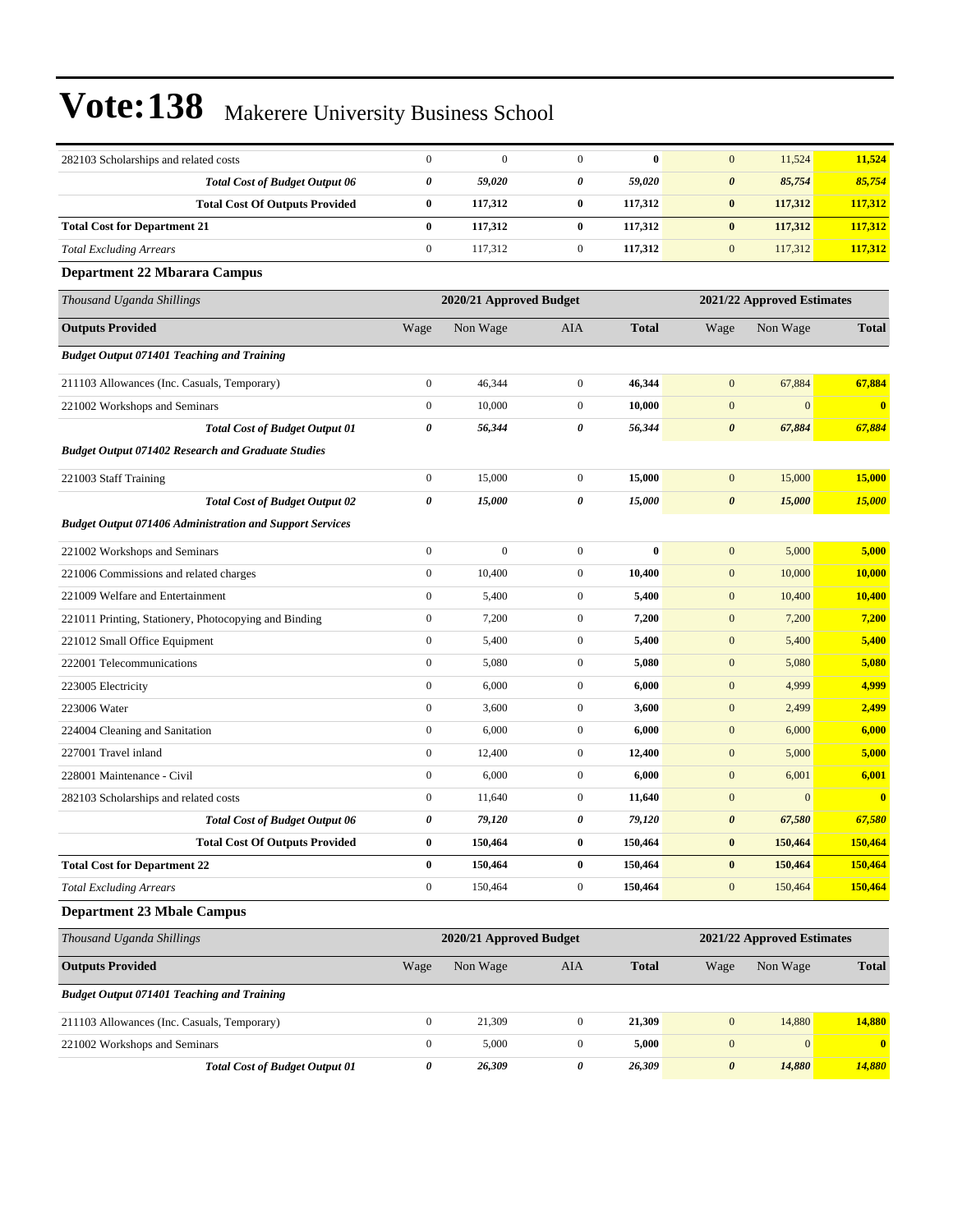#### *Budget Output 071402 Research and Graduate Studies*

| 221003 Staff Training                                           | $\overline{0}$        | 15,000                  | $\overline{0}$   | 15,000       | $\mathbf{0}$          | 10,000                     | 10,000                  |
|-----------------------------------------------------------------|-----------------------|-------------------------|------------------|--------------|-----------------------|----------------------------|-------------------------|
| <b>Total Cost of Budget Output 02</b>                           | $\boldsymbol{\theta}$ | 15,000                  | 0                | 15,000       | $\boldsymbol{\theta}$ | 10,000                     | 10,000                  |
| <b>Budget Output 071406 Administration and Support Services</b> |                       |                         |                  |              |                       |                            |                         |
| 211103 Allowances (Inc. Casuals, Temporary)                     | $\mathbf{0}$          | $\overline{0}$          | $\overline{0}$   | $\bf{0}$     | $\mathbf{0}$          | 4,057                      | 4,057                   |
| 221002 Workshops and Seminars                                   | $\mathbf{0}$          | $\overline{0}$          | $\overline{0}$   | $\bf{0}$     | $\mathbf{0}$          | 5,000                      | 5,000                   |
| 221006 Commissions and related charges                          | $\mathbf{0}$          | 2,617                   | $\overline{0}$   | 2,617        | $\mathbf{0}$          | 2,820                      | 2,820                   |
| 221009 Welfare and Entertainment                                | $\mathbf{0}$          | 1,800                   | $\overline{0}$   | 1,800        | $\mathbf{0}$          | 4,417                      | 4,417                   |
| 221011 Printing, Stationery, Photocopying and Binding           | $\mathbf{0}$          | 2,400                   | $\overline{0}$   | 2,400        | $\mathbf{0}$          | 2,400                      | 2,400                   |
| 221012 Small Office Equipment                                   | $\mathbf{0}$          | 1,800                   | $\mathbf{0}$     | 1,800        | $\mathbf{0}$          | 1,800                      | 1,800                   |
| 222001 Telecommunications                                       | $\mathbf{0}$          | 2,160                   | $\overline{0}$   | 2,160        | $\mathbf{0}$          | 2,760                      | 2,760                   |
| 223005 Electricity                                              | $\mathbf{0}$          | 3,000                   | $\overline{0}$   | 3,000        | $\mathbf{0}$          | 3,000                      | 3,000                   |
| 223006 Water                                                    | $\mathbf{0}$          | 2,000                   | $\overline{0}$   | 2,000        | $\mathbf{0}$          | 2,000                      | 2,000                   |
| 224004 Cleaning and Sanitation                                  | $\mathbf{0}$          | 4,250                   | $\overline{0}$   | 4,250        | $\mathbf{0}$          | 4,250                      | 4,250                   |
| 227001 Travel inland                                            | $\mathbf{0}$          | 5,600                   | $\mathbf{0}$     | 5,600        | $\mathbf{0}$          | 5,600                      | 5,600                   |
| 228001 Maintenance - Civil                                      | $\overline{0}$        | 3,000                   | $\overline{0}$   | 3,000        | $\mathbf{0}$          | 3,000                      | 3,000                   |
| 282103 Scholarships and related costs                           | $\mathbf{0}$          | 2,820                   | $\overline{0}$   | 2,820        | $\mathbf{0}$          | 2,820                      | 2,820                   |
| <b>Total Cost of Budget Output 06</b>                           | $\boldsymbol{\theta}$ | 31,447                  | 0                | 31,447       | $\boldsymbol{\theta}$ | 43,924                     | 43,924                  |
| <b>Total Cost Of Outputs Provided</b>                           | $\bf{0}$              | 72,756                  | $\bf{0}$         | 72,756       | $\bf{0}$              | 68,804                     | 68,804                  |
| <b>Total Cost for Department 23</b>                             | $\bf{0}$              | 72,756                  | $\bf{0}$         | 72,756       | $\bf{0}$              | 68,804                     | 68,804                  |
| <b>Total Excluding Arrears</b>                                  | $\mathbf{0}$          | 72,756                  | $\overline{0}$   | 72,756       | $\mathbf{0}$          | 68,804                     | 68,804                  |
| Department 24 Jinja Campus                                      |                       |                         |                  |              |                       |                            |                         |
| Thousand Uganda Shillings                                       |                       | 2020/21 Approved Budget |                  |              |                       | 2021/22 Approved Estimates |                         |
| <b>Outputs Provided</b>                                         | Wage                  | Non Wage                | AIA              | <b>Total</b> | Wage                  | Non Wage                   | <b>Total</b>            |
| <b>Budget Output 071401 Teaching and Training</b>               |                       |                         |                  |              |                       |                            |                         |
| 211103 Allowances (Inc. Casuals, Temporary)                     | $\mathbf{0}$          | 89,250                  | $\overline{0}$   | 89,250       | $\mathbf{0}$          | 71,070                     | 71,070                  |
| 221002 Workshops and Seminars                                   | $\mathbf{0}$          | 5,500                   | $\mathbf{0}$     | 5,500        | $\mathbf{0}$          | $\overline{0}$             | $\overline{\mathbf{0}}$ |
| 224006 Agricultural Supplies                                    | $\overline{0}$        | 30,000                  | $\overline{0}$   | 30,000       | $\mathbf{0}$          | 30,000                     | 30,000                  |
| <b>Total Cost of Budget Output 01</b>                           | 0                     | 124,750                 | 0                | 124,750      | $\boldsymbol{\theta}$ | 101,070                    | 101,070                 |
| <b>Budget Output 071402 Research and Graduate Studies</b>       |                       |                         |                  |              |                       |                            |                         |
| 221003 Staff Training                                           | $\boldsymbol{0}$      | 20,000                  | $\boldsymbol{0}$ | 20,000       | $\boldsymbol{0}$      | 20,000                     | 20,000                  |
| <b>Total Cost of Budget Output 02</b>                           | 0                     | 20,000                  | 0                | 20,000       | $\boldsymbol{\theta}$ | 20,000                     | 20,000                  |
| <b>Budget Output 071406 Administration and Support Services</b> |                       |                         |                  |              |                       |                            |                         |
| 211103 Allowances (Inc. Casuals, Temporary)                     | $\boldsymbol{0}$      | $\boldsymbol{0}$        | $\boldsymbol{0}$ | $\bf{0}$     | $\mathbf{0}$          | 19,153                     | 19,153                  |
| 221002 Workshops and Seminars                                   | $\boldsymbol{0}$      | $\boldsymbol{0}$        | $\boldsymbol{0}$ | $\bf{0}$     | $\mathbf{0}$          | 5,500                      | 5,500                   |
| 221006 Commissions and related charges                          | $\boldsymbol{0}$      | 17,214                  | $\boldsymbol{0}$ | 17,214       | $\mathbf{0}$          | 8,072                      | 8,072                   |
| 221009 Welfare and Entertainment                                | $\boldsymbol{0}$      | 5,400                   | $\boldsymbol{0}$ | 5,400        | $\mathbf{0}$          | 5,400                      | 5,400                   |
| 221011 Printing, Stationery, Photocopying and Binding           | $\mathbf{0}$          | 7,200                   | $\boldsymbol{0}$ | 7,200        | $\mathbf{0}$          | 7,200                      | 7,200                   |
| 221012 Small Office Equipment                                   | $\boldsymbol{0}$      | 5,400                   | $\boldsymbol{0}$ | 5,400        | $\mathbf{0}$          | 5,400                      | 5,400                   |

222001 Telecommunications 0 4,680 0 **4,680** 0 4,680 **4,680**